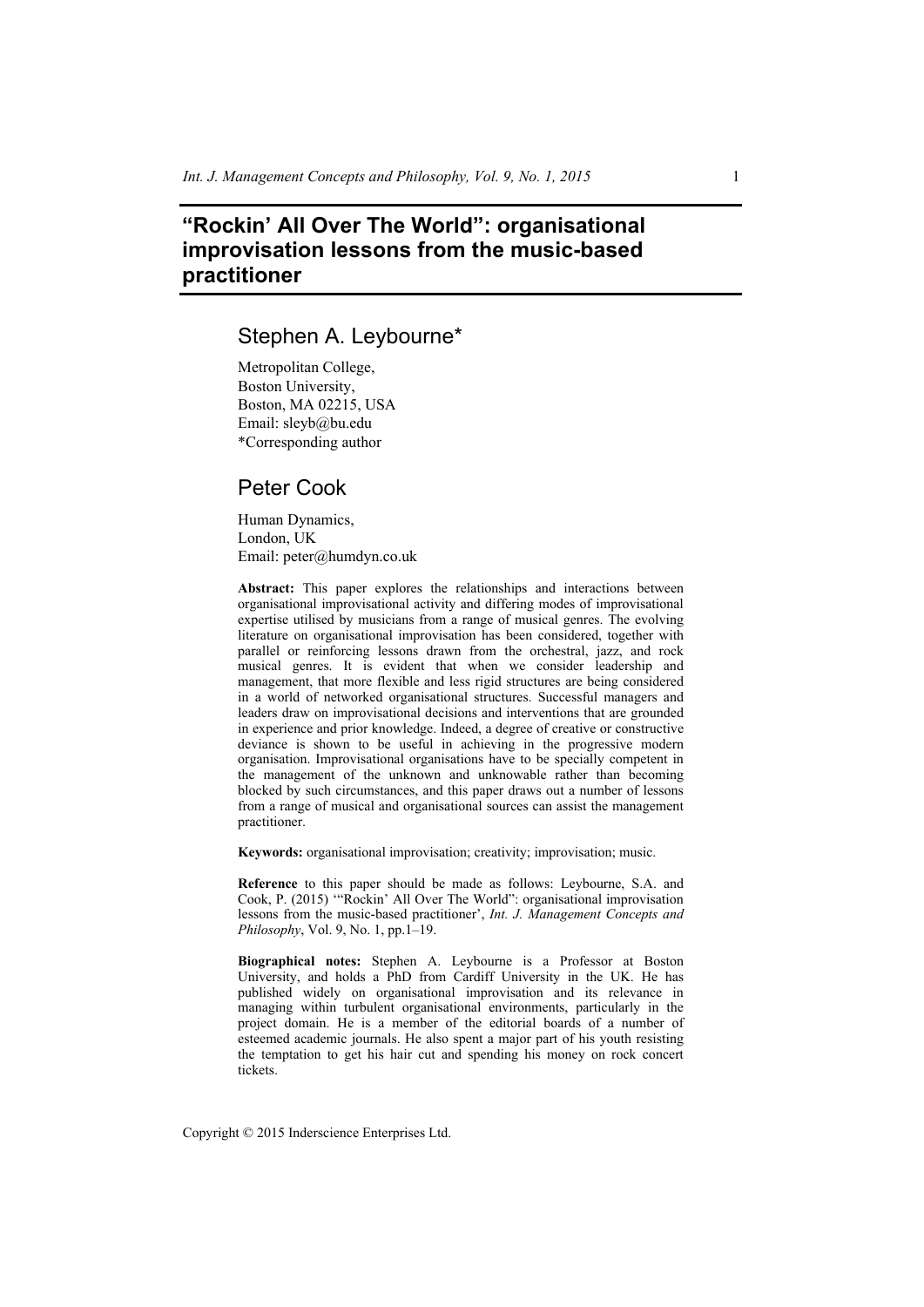Peter Cook is the Managing Director of Human Dynamics and The Academy of Rock. He is a business consultant, academic, keynote speaker and author of five books on leadership and innovation, acclaimed by Professor Charles Handy and Tom Peters. He is a rock and jazz musician, having performed with Meatloaf's singer, Patti Russo and Ozzy Osbourne's guitarist, Bernie Tormé amongst others. He has appeared with his ideas on *Bloomberg TV*, *The BBC*, *USA Today* and *The Financial Times*. He has not resisted the temptation to cut his hair.

#### **1 Introduction**

It is becoming more accepted that the management of organisations is shifting away from the mechanistic rigidity of overt strategic planning, and is becoming more organic (Burns and Stalker, 1961) and reactive. Essentially this shift is being driven by the increasing turbulence of organisational environments (Leybourne, 2006b; Leybourne, 2010), and the need to resolve elements of uncertainty and ambiguity in markets and organisational ambitions (Cooke-Davies et al., 2007). More recent studies are recognising that the turbulence of markets and external environments is forcing organisations to rethink the stability of those values and purpose (McGrath, 2013; Radjou et al., 2012; Winby and Worley, 2014).

To some extent, there are also significant parallels between the environments that modern organisations are finding themselves in, and the more anarchic, undefined, and volatile situations that musicians have had to navigate to remain relevant in an evolving and uncertain marketplace with a rapidly changing capacity for the content and mode of delivery of musical product (Carlisi and Lipson, 2009; Chapman and Silber, 2008; Cook, 2006).

There have been a number of attempts to develop new theory to support changing management styles and managerial trends, and which increasingly recognise the tension between process and uncertainty in the management of the modern organisation Hrebiniak, 2013). The emerging literature on organisational improvisation is at the centre of this discussion (Klein et al., 2015), although there are a number of other models, including the Ambidextrous Organisation (Tushman and O'Reilly III, 1996, O'Reilly III and Tushman, 2004). Ambidextrous in the organisational sense refers to the balancing of exploitation of present knowledge and practice, and exploration of the future in terms of trying new and unproven actions to identify emerging better practice (O'Reilly III and Tushman, 2004; Birkinshaw and Gibson, 2004). Improvisation is one effective way of unearthing and testing such explorational activity.

The intention in this paper is to explore the explorational and improvisational nature of modern management using examples from the perspective of musical performance, considering a continuum of musical frameworks, from orchestral performance, through to more improvisational styles generated by the jazz and rock music domains. The paper accesses a number of brief and in some ways unconventional case studies, examples and analogies, and uses those studies to draw parallels between musicianship, the exploitation of that musicianship, and the emerging management styles that are informing modern management practice. The intention is to synthesise some of the more 'abstract' ideas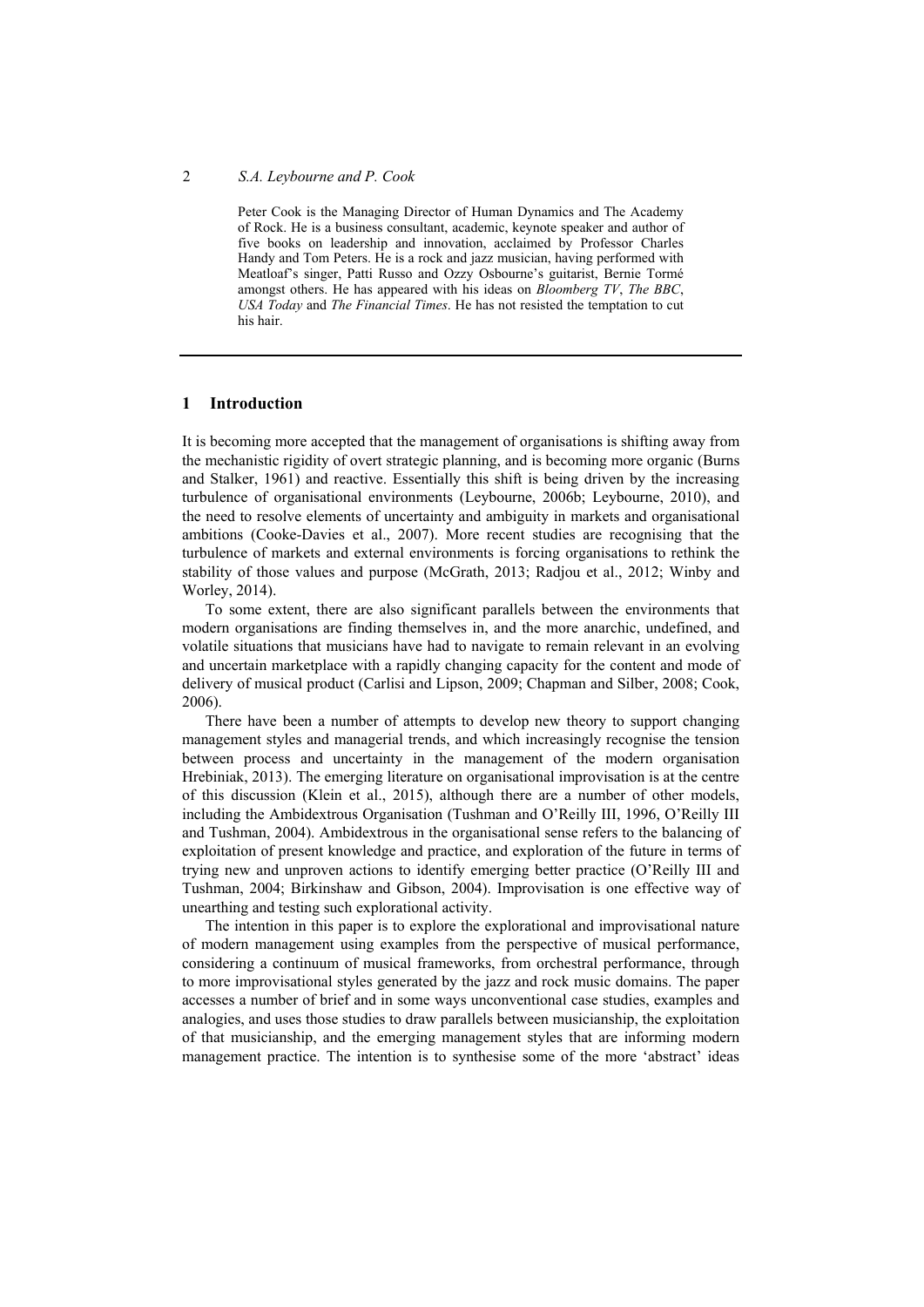used in a diverse range of musical performance to support the current shift in management thinking as we move through the second decade of the new millennium. We will then conclude and summarise the key outcomes from the paper.

### **2 Literature review**

This review will focus on the use of elements of organisational improvisation in the management of the contemporary organisation, and will consider these elements in the context of musical metaphors. It is however useful to start with an academic assessment of the emergence of improvised work as an addition to the lexicon of management styles, and also as a phenomenon that is influencing many aspects of modern work.

It is suggested that often issues relating to complexity and ambiguity can be resolved using creative thought, an intuitive "gut feel" for what will work in a particular circumstance, and the adaptation of previously utilised routines (Leybourne, 2009; Leybourne, 2010), These are all identified as components of organisational improvisation. Additionally, bricolage, which relates to resolving issues effectively with only the resources to hand, is a meaningful skill in such circumstances (Duymedjian and Ruling, 2010).

Improvisation has been recognised ever since the mid 1800s where documentation of the activities of Mozart, Beethoven and Chopin shows that improvisation was regarded as a viable alternative to the performance of compositions as it allowed performers to play without notation (McPherson, 1994). It may be useful to start from the Latin root of improvisation, which is *improvisus*, meaning "unforeseen." It therefore follows that unforeseen means or at least includes "unplanned" activity. There is also an assumption that within the execution of those fundamentally unplanned actions, a degree of expertise is present. Dreyfus and Dreyfus (1986), in a study into the phenomenology of expertise, developed a typology of expertise with five levels, with 'proficient' and 'expert' as the levels where they indicate that a holistic view and intuitive grasp assist in reaching advanced competency. They also suggest that experts in any subject achieve a level of proficiency whereby they develop the ability to improvise constantly, without reliance on rules, guidelines, and maxims. As Montuori (2003, p.249) stated, proficiency and expertise allows managers to improvise, as: "*they know the rules, but do not have to think about them. They have developed the ability to act spontaneously and intuitively without needing to refer to rulebooks*." Some observers (Ericsson, 2006, p.699) have however suggested that a degree of 'preconception' may be involved whereby improvisation arises out of some prior thinking even if that thinking is not consciously recognised at the time. This is certainly a familiar notion in the improvisation literature, with intuition being accepted as a recognised construct.

The original definition of improvisation as: "*the degree to which conception and execution converge in time*" (Moorman and Miner, 1998b, p.698), highlights the temporal aspects of improvisational activity, although later definitions also link with the concept of bricolage, in that they emphasise the need to achieve with available resources. The inference here is that improvised work is usually executed to resolve an unforeseen issue or requirement, and time to mobilise additional resources is usually not available.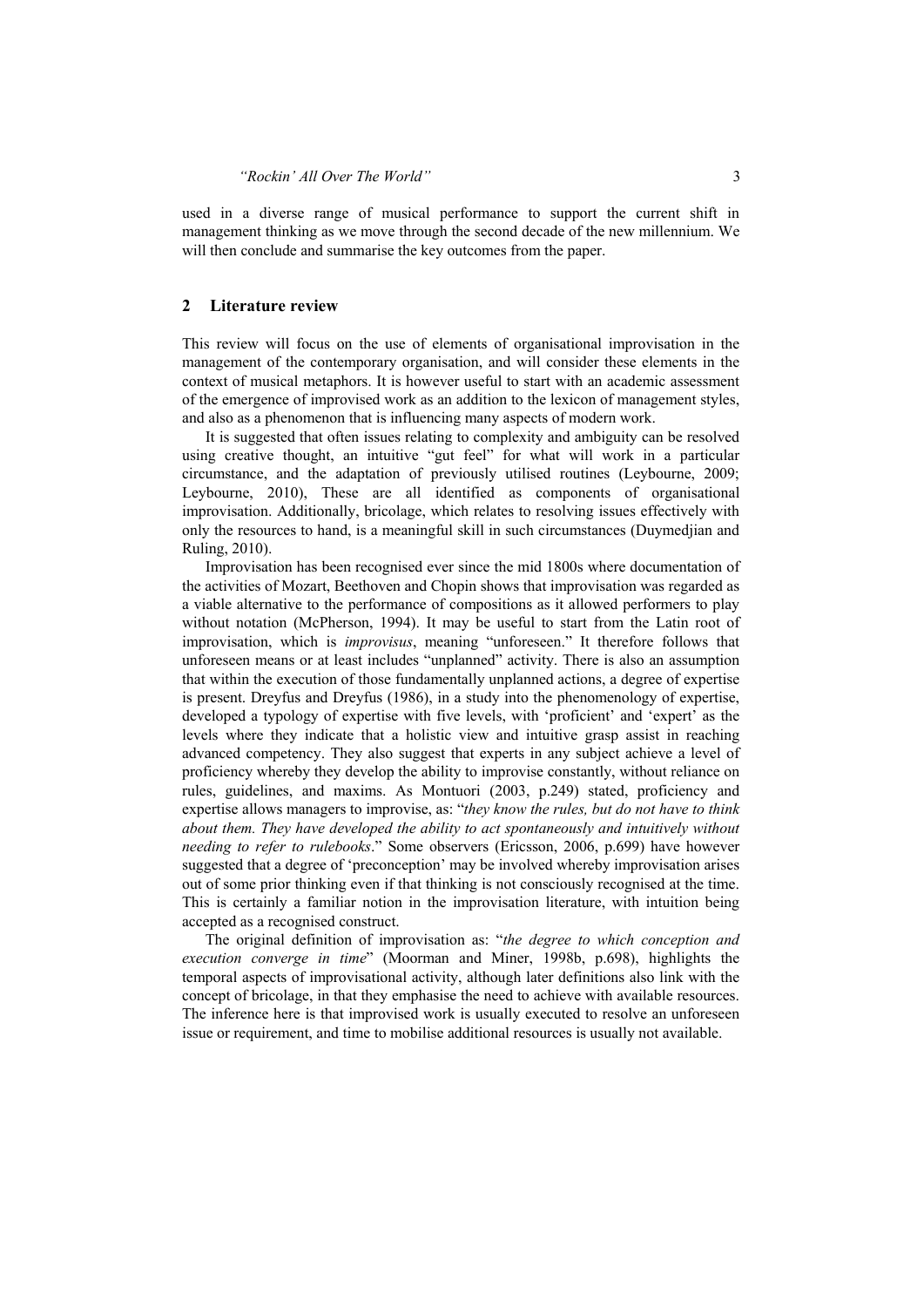They concur with the definition of improvisation provided by Soloman, which focuses on the notion of the discovery and invention of music while playing it, without preconceived formulation, scoring or context (Soloman 1986 quoted in Burnard 2012, p.151). Burnard goes on to point out that there is no word for 'improvise' amongst classically trained Indian players. Instead they use *upaj* and *vistar* which mean 'to grow' and 'to spread out'. In some musical conventions such as Indian *raga*, Javanese *gamelan* Arabic, Turkish *maqam* and group African drumming, there is limited opportunity for spontaneity as these are examples of ritualised performance. We shall return to this theme when we examine orchestras.

Empirical research has exposed the fact that managers improvise constantly to resolve changing requirements and environmental turbulence (Leybourne, 2002; Leybourne, 2006a; Leybourne, 2006b), notwithstanding the fact that often such activity is surreptitious, given that improvisational working styles are not universally embraced in the modern organisation. This kind of 'guerrilla management activity' was recognised as long ago as 1991 when Henry Mintzberg wrote on how managers cover up intuition with more acceptable forms of management activity (Campbell, on Mintzberg, 1991). Mintzberg (1991) showed managers spending most of their time reacting to events and almost no time planning. They appear to feel their way forward, working their own agendas into the events that press upon them and discovering successful ways to operate as they proceed. Mintzberg has consistently attacked the planning approach to strategy, demonstrated that most strategies change very irregularly and shown that most companies appear to take an 'emergent' rather than a 'planned' route to developing their strategies. They 'craft' their strategies rather than 'design' them.

The improvisation literature has been evolving significantly since the mid 1990s, and following on from the early and influential work of Moorman and Miner (1998a, 1998b), specific attention has been directed at improvising generally (Cunha et al., 1999; Weick, 1979; Hatch 1999; Vera and Crossan, 2004). Since the turn of the millennium other focal points have included learning from improvisation (Chelariu et al., 2002), and improvisation within the project domain (Gallo and Gardiner, 2007; Kanter, 2002; Leybourne, 2002; Leybourne, 2006a; Leybourne, 2006b; Leybourne, 2006c, Leybourne and Sadler-Smith, 2006). More recently, (Burnard, 2012) has studied creative community practices in which individual musicians follow, create and break conventions collectively. Cunha et al. (2014) have developed a general typology for organisational improvisation, and Klein et al. (2015) have developed a typology of organisational improvisation specifically related to the project domain.

However, there is a growing diffusion of improvisational techniques within the organisational domain, as evidenced by the increasing volume of literature, together with an increasing general interest in the subject. It is now appropriate to look at this phenomenon in the context of the subject area of this paper. If we accept the three original constructs of improvisation that were identified in the earlier work of Moorman and Miner (1998a, 1998b) as being Creativity, Intuition, and Bricolage, and then add the four additional constructs from the Miner et al. (2001) paper (Adaptation; Compression; Innovation; and Learning), there is strong evidence that these elements occur regularly in many styles of music composition and performance, but with major differences across these musical genres. In some ways, in documenting this we are 'reversing' the early work which used jazz performance as a metaphor for improvisational activity within the organisation (Barrett, 1998a; Berliner, 1994; Hatch, 1998; Hatch, 1999).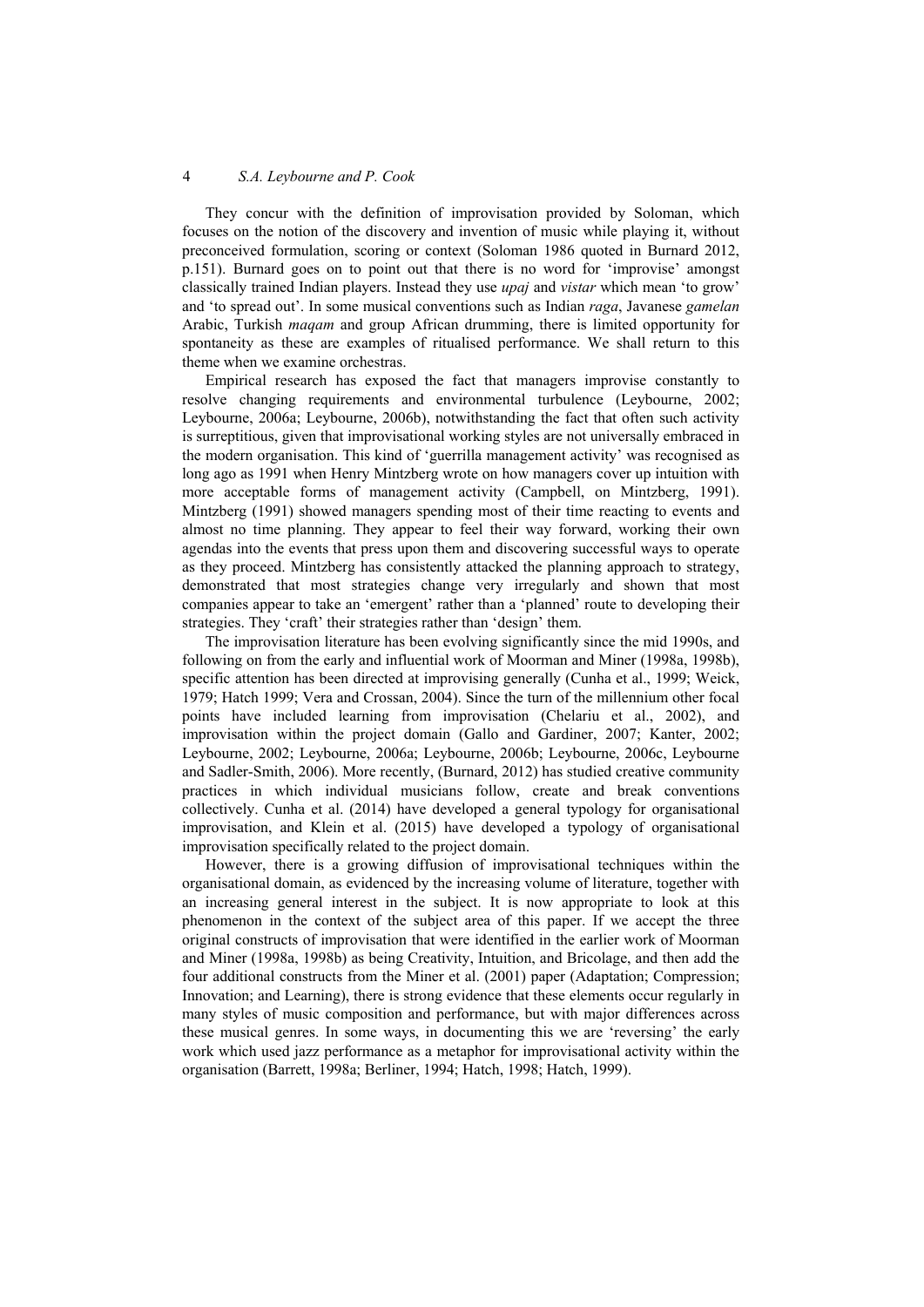## **3 Methodology**

The data that supports this paper has been gathered over a number of years through formal and informal interviews, and also through participant observation within organisational sectors. One of the issues surrounding the data collection for this paper is that when interviewing musicians and entrepreneurs, often timing is somewhat opportunistic due to the difficulty of accessing some of the interviewees. This opportunistic model of data collection is accepted in other research domains, i.e. medicine (Duffy, 1987), third world economies (Plummer et al., 2004), and psychology (Suzuki et al., 2007), and is embraced as valid within those research domains, indicating a level of rigour which supports the outcomes of this paper.

The participant observation element of the methodology arises as a result of one of the author's involvement in musical performance, and simultaneously in management consultancy. As a component of this activity, opportunity arises to enter into 'data collection mode', and interview musicians, albeit sometimes in a less than structured way. Ethnographic research, of which participant observation is a recognised component, is argued as a component of all research, with Hammersley and Atkinson (1983) suggesting that: "*we cannot study the social world without being a part of it*" (Atkinson and Hammersley, 1994, p.249). Ethnography, and participant observation specifically, is particularly suitable for exploring the nature of social phenomena, working with unstructured data and small samples, and in areas where data consists mainly of verbal explanations and descriptions (Atkinson and Hammersley, 1994). All these issues feature in this study.

There are also some issues with the type of ethnographic research explored here, notably in the fact that: "*the epistemology of participant observation rests on the principle of interaction and the 'reciprocity of perspectives' between social actors (original emphasis)*" (Atkinson and Hammersley, 1994, p.256). It follows that the perspective of the researcher will be paramount in the narrative of the research, which can lead to bias. Also, some criticism surrounding qualitative research stems from the unstructured manner of subsequent analysis. In order to address this criticism, the analysis of interview transcriptions is undertaken using the Huberman and Miles (1998) interactive model of data analysis. Interestingly, Agar (1986, p.12) advocates the rejection of reliability and validity in favour of: "*…an intensive personal involvement, an abandonment of traditional scientific control, an improvisational style to meet situations not of the researcher's making, and an ability to learn from a long series of mistakes*." This abandonment of reliability and validity does not however sit well with the need for rigour in case-based field research, and the researchers have applied a number of different 'frames' of thinking to the data to ensure that sufficient academic rigour is applied and addressed within the study.

## **4 Improvisation and organisations**

As organisations are more challenged by the imperatives of surviving and emerging from recession, academics and business 'gurus' [sic] continue to search for new models and frameworks that can assist in business development. In rapidly changing markets concepts like continuous learning (Leybourne and Kennedy, 2015; Rao, 2013), and nimbleness and organisational agility (Nijssen and Paauwe, 2012) are ever more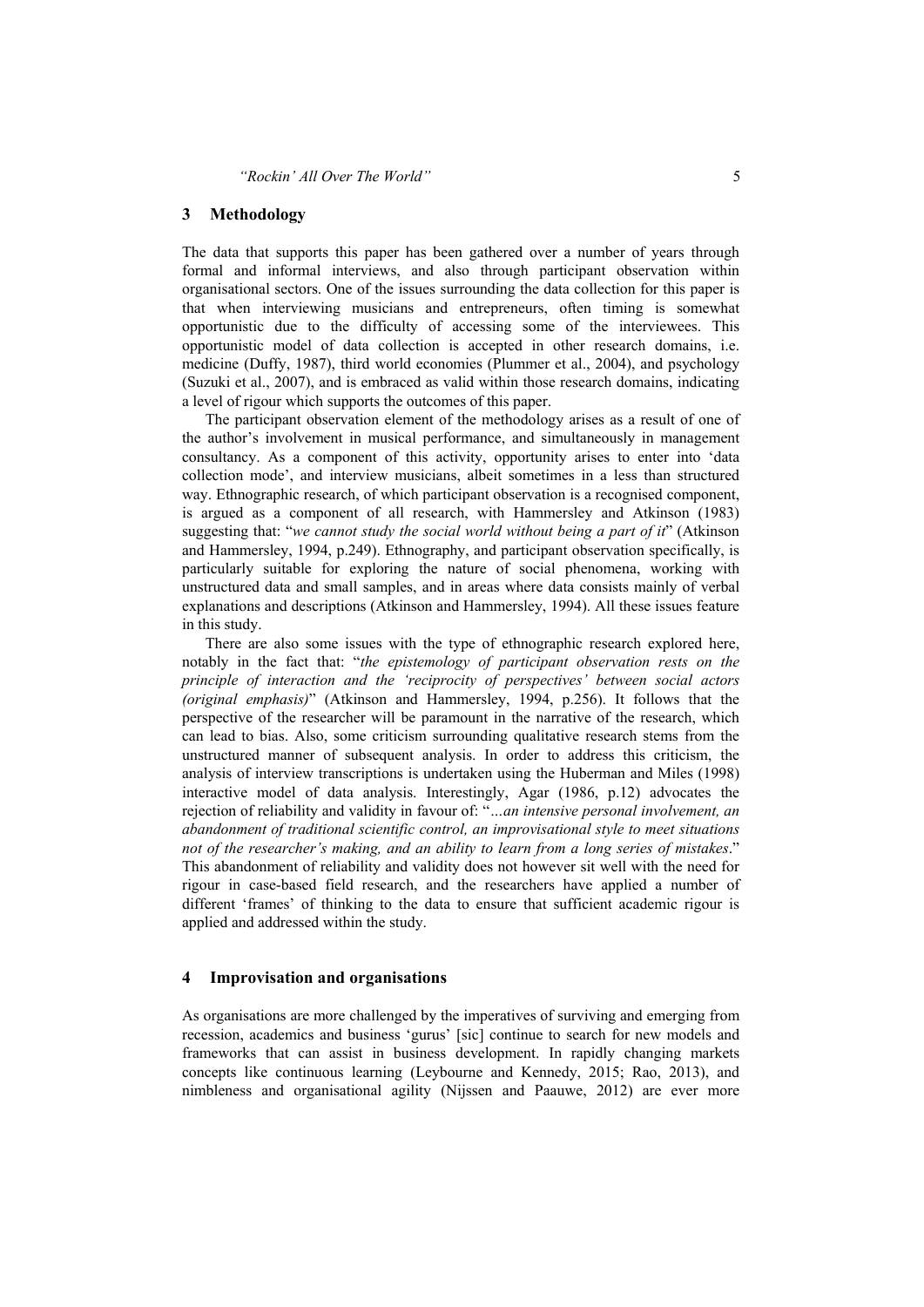important, yet organisations often struggle to convert that agility into sustainable and lasting innovation, particularly as we move away from structured innovation models and towards a more frugal and flexible framework for organisational growth and development (Radjou et al., 2012).

In such a business climate, leaders and managers must encourage employees to move away from process-led actions, and to explore and apply more unstructured and improvisational activity, ideally and ultimately in ways that lead to sustainable organisational improvement. Often this requires an unravelling of the process that has developed to 'formalise' innovation in larger and more mature organisations (Radjou et al., 2012). Senge (1990) refers to this as 'unlearning'. In some cases, this comes down to a loosening of the formal processes. In other cases, organisations are re-defining previously successful frameworks; for example, 3M, who have historically been highly successful in developing new products that customers value (Gundling and Porras, 2000), and who historically have allowed 'space' and funding for employees to develop new ideas and products, are now revisiting and refining that process for future success (Radjou et al., 2012). Similarly, newer globally successful organisations such as Google allow for frugal innovation by allowing employees to operate on a 70/20/10 basis: they spend 70% of their time on designated work, 20% of their time on projects and innovations linked to that designated work, and 10% of their time on 'free' innovative activity, which often involves improvisational and unstructured work that has historically produced significant and successful products, such as Google Maps and Google Mail.

These two examples demonstrate the potential benefits and outcomes of improvised and unstructured activity in specific well-known organisations. We now move on to parallels with different musical styles. The following section explores three musical genres and their connections and contrasts with innovative management. We offer a review of management styles, as seen through three diverse forms of music: orchestras and orchestral performance, jazz bands, and rock music.

#### *4.1 The structure – improvisation continuum – orchestras*

The industrial revolution created organisations that were largely formalised around a high level of process and procedure. An analogy for such an organisation is that of an orchestra, where the score essentially 'mimics' documented process and procedures. Characterised by the need for order and control in the way work should be organised, managers created structures into which people were fitted in an essentially inflexible way. This 'Scientific Management' model, developed by Frederick Winslow Taylor, was applied to produce consistency and volume. The best-known early application of these principles was at the Ford Motor Company, where a standardised product (the Ford 'Model T') was produced identically for nineteen years and fifteen million repetitions. "*You can have it any colour as long as it is black*" is the alleged mantra of Henry Ford when referring to this standardisation process.

If we apply this thinking to orchestral performance, the allusion is that one person (the conductor/manager) holds the composer's operating instructions (the score). The performer's/staff's role is to follow the score accurately and without deviation to ensure that each performance follows the original score as closely as possible. In this model there is little scope for artistic expression and no scope for improvisation, although due appreciation must be given for virtuosity and limited interpretation, which tends to be controlled by the conductor/manager.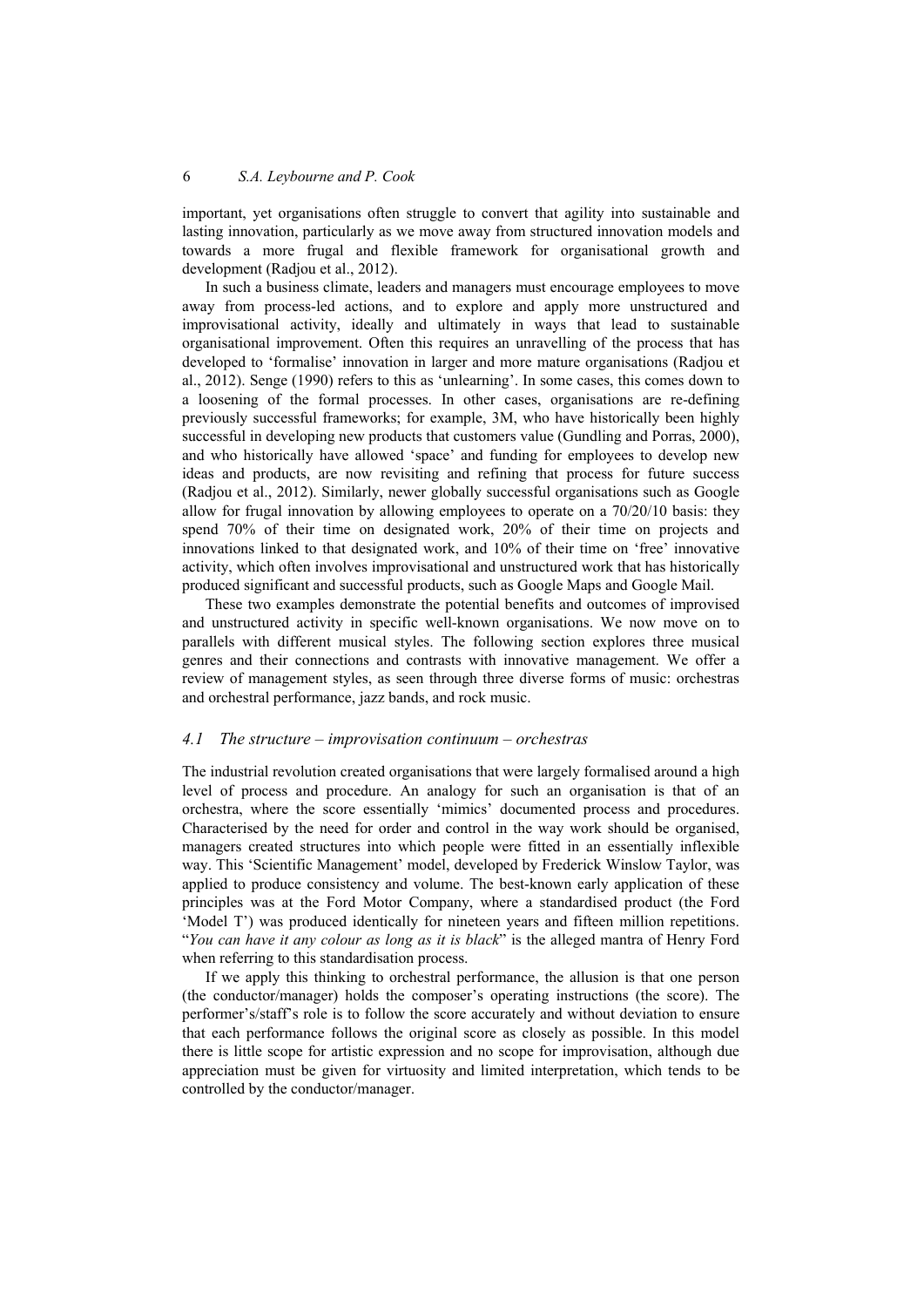#### *"Rockin' All Over The World"* 7

This analogy has been attractive through the industrial revolution and for much of the 20th Century for a number of reasons. Firstly, it gave managers a feeling of control and certainty (Garvin, 1998) about the future, enabling them to make plans about the future based on the past. Organisations have historically preferred certainty over ambiguity. Secondly, it gave employees certainty about their role and required performance levels. Fixed job descriptions and performance management methods provide a rhythm and routine to daily life, and over time, such systems become 'unconscious structures' or 'scores' that create conformity and smooth performance fluctuations to acceptable rather than extraordinary levels. Thirdly, it gave shareholders a sense of direction and trust in the organisational strategy. Given the risk-averse nature of many shareholders and managers, it would not have historically been seen as sensible or logical for organisations to abandon planning in favour of improvisational strategic decision-making. However, given the realities of organisational life, the stability of the outcomes for such planning exercises is uncertain, notwithstanding the historic desire on the part of shareholders for order, control, and certainty, leading to profit maximisation. A more recent understanding is that acceptance of the concept of employee motivation and commitment has essentially challenged this view. Mintzberg has been considering this issue for over a quarter of a century (Mintzberg and Waters, 1985), and it is still a subject of academic debate (Arshad and Hughes, 2009; Kanter, 2002; McGrath, 2013).

The orchestra analogy is essentially about conformity, consistency, and collaboration around a set of instructions. It requires that employees follow the manager's instructions accurately and explicitly. Group identity is more important than individual recognition in a traditional orchestra. The focus here is based on following the score and giving an accurate rendition of the composer's original intent.

The orchestra analogy is useful within organisations when the organisational environment and product/service mix is simple and stable and where staff expectations of work and its meaning are consistent. This is however an increasingly rare organisational model in the second decade of the 21st century. It also assumes that the conductor (the CEO) has the right sheet music, is supremely good at conducting and that the orchestra members are very good at following a pre-planned score. The orchestra analogy is therefore increasingly out of step with the way that innovative organisations perform and achieve, because the CEO usually does not and cannot know everything required for establishing a top-down strategy in a world where the growth of knowledge is exponential and the half life of that knowledge is decreasing. At best they only have some of the sheet music, or, even worse, might be using an outdated score. They may also be better at playing than conducting.

There are of course exceptions to every model. There are a small number of improvising orchestras that recognise the importance of interpretation in performance. The virtuoso classical musician and jazz player Nigel Kennedy is an exemplar of someone who brings improvisation into an orchestral performance. Thus, even in a classical orchestra there is room for the improvisational virtuosity of solo performers in many classical concertos (cadenzas) regularly performed by orchestral musicians. Kennedy is unusual in so far as he crossed the boundaries between classical, jazz and rock music, facing threats at the age of 16 from his classical tutors when he was offered the chance to play with jazz violinist Stéphane Grappelli at New York's Carnegie Hall. He refused to heed the threats and crossed the invisible line between the classics and jazz. He has subsequently played material by Jimi Hendrix and The Doors. Through one of the author's encounters with Kennedy, he learned that to improvise at this level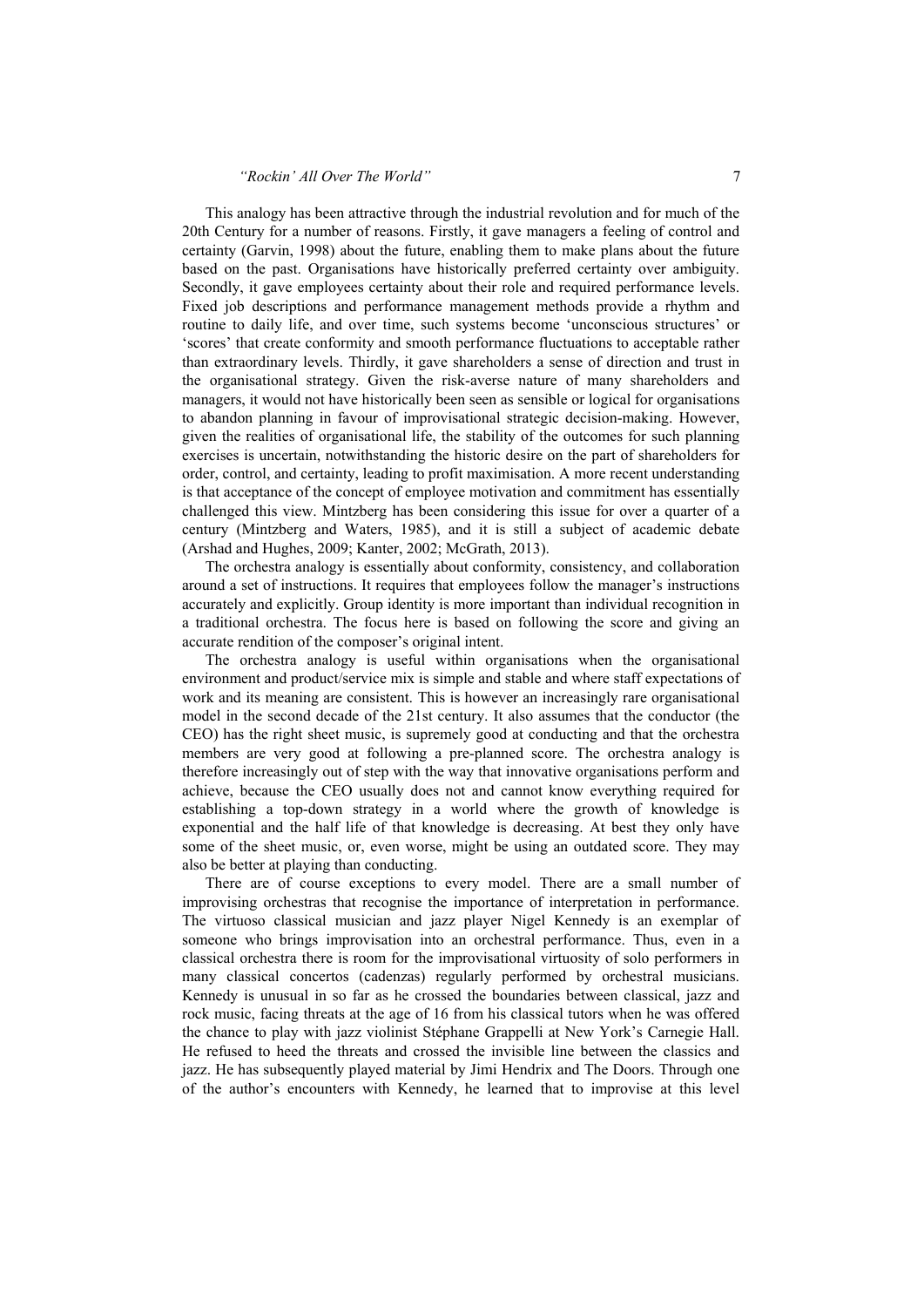required considerable structure and discipline, contrary to popular beliefs that improvisation is just 'making things up'. There is a parallel with Tom Peters' concept of 'simultaneous tight and loose properties' (Peters and Waterman, 1982) for organisations here (source: Nigel Kennedy, Personal Interview with Peter Cook, 22 November 2013).

#### *4.2 … and then there was jazz*

Kao (1997) noted the connections between forms of improvisational jazz and leadership, pointing out that creativity is fuelled by contradictions: between discipline and freedom; convention and experiment; old and new; familiar and strange; expert and naïve; power and desire. He points out that leaders should not try to resolve contradictions but work with them. These tensions challenge creative workers and organisations, allowing those that resolve the contradictions most successfully to succeed.

However, Kao's vision is mostly about genius level creativity – he uses Charlie Parker amongst his examples of successful freeform jazz musicians who operates at the 'edge of chaos.' Expertise and virtuosity is a major component of this and it points to one difficulty with the jazz analogy at work; that much organisational creativity is quite ordinary and does not always require or value genius level contributions. This is a point which one of the authors discussed with Tom Peters, who also had difficulty seeing how Kao's ideas could be aligned with an organisation where the source of advantage came from low levels of innovation and a 'process driven' production environment (source: Tom Peters, Personal Interview with Peter Cook, 28 June 2006).

Universities are perhaps one of the best examples where genius level contributions operate in an organisational context, in that knowledge is created by acknowledged experts (i.e. PhDs). It is however noted that codifying this knowledge in a way that is accessible to the practitioner is problematical (Leybourne and Kennedy, 2015).

Additionally, much of the jazz analogy as it applies to improvisational work is related to working within frameworks and constraints, in order to control the scope of improvised activity (Barrett, 1998a; Barrett, 1998b; Hatch, 1998; Hatch, 1999; Vera and Crossan, 2004). This runs counter to true virtuoso performance, but also to some extent constrains exceptional performance. Indeed, it could be argued that organisations are seeking to encourage improvisational activity as a collective, rather than as an individualistic endeavour (Leybourne, 2002; Leybourne, 2006b).

However, collective or collaborative activity can be problematical. Structural optimisation in organisations is mostly vertical in centres of excellence, allowing such organisations to optimise their output in a given discipline. In extremis, this myopic focus can create consequential weaknesses when experts from different expert domains attempt to work together due to some classic reasons for resistance, such as parochial selfinterest, misunderstanding and lack of trust, different assessments, and low tolerance for change (Kotter and Schlessinger, 1979).

### *4.3 Let there be rock*

Both the orchestra and the jazz analogies offer us complementary insights into improvisation and structure in different organisational contexts. The rock music analogy is essentially about breaking away from the score and doing your own thing but within the context of the overall structure, as endless improvisation and creativity are wasteful in terms of successful innovation. However, improvisation operates within a framework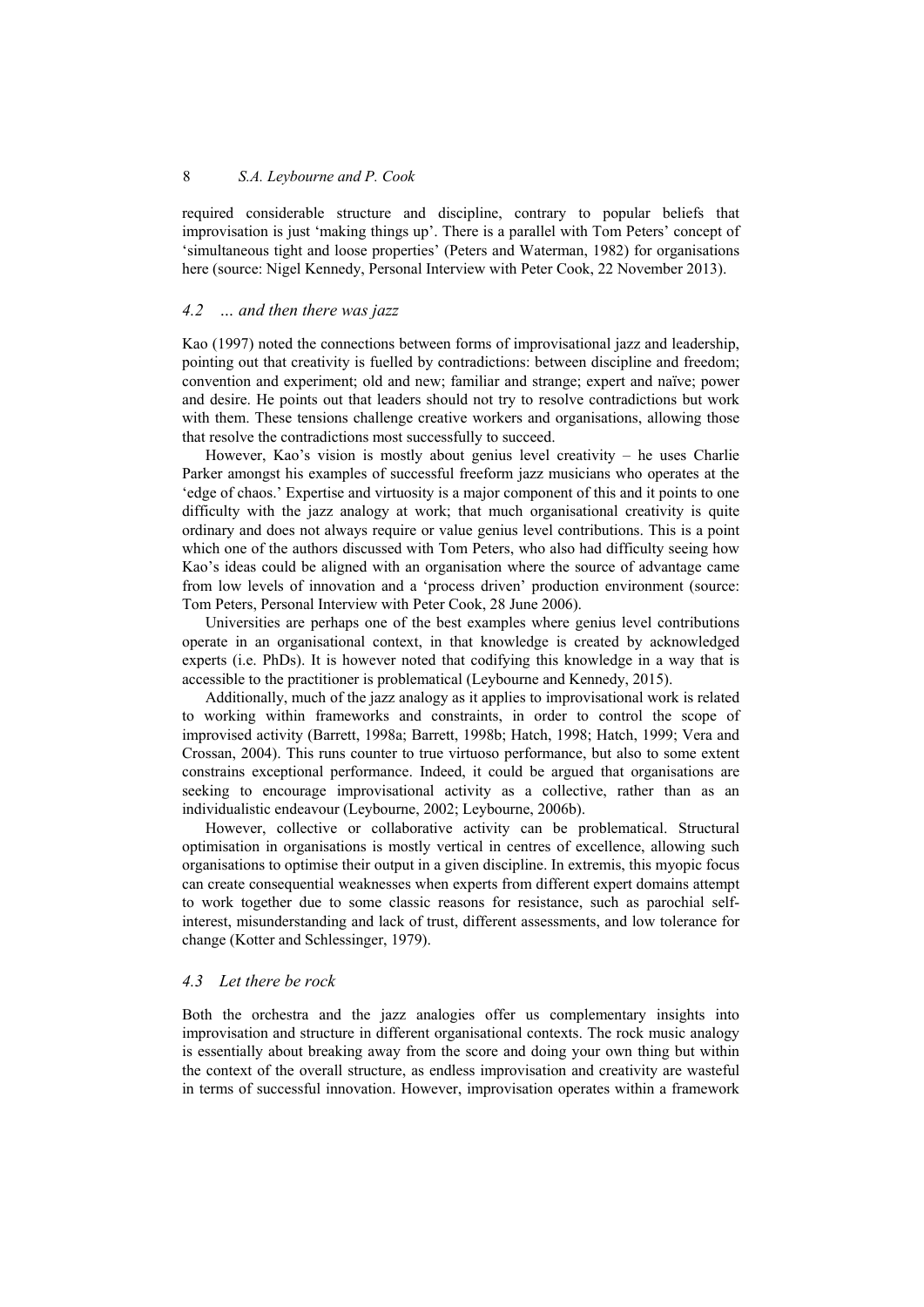#### *"Rockin' All Over The World"* 9

(Moorman and Miner, 1998a; Moorman and Miner, 1998b; Cunha et al., 1999), and even more 'free form' rock composition is to some extent constrained by musical frameworks such as the key, the tempo, the bar structure, etc.. However, unlike an orchestra, the individual is as important as the team in a rock band, although there are some star soloists. In the rock genre therefore, the performance is important, rather that conformity to a score. A successful rock band must 'stand out from the crowd', and differentiate itself in order to attract an audience, both live and in recordings. The relevant parallels in an organisational sense are in considering products and services in the light of 'What lasting difference do we make?' 'What do our customers think of us?' and 'What will keep them coming back for more?' This is the essence of organisational innovation, and the links to musical innovation are strong.

The rock music analogy is looser than the orchestra analogy, but not so chaotic as to need the genius level contributors required in the jazz analogy. It occupies the middle ground, which is where most organisations arguably are or need to be. There are four key elements that are influential here. Firstly, there is the requirement for simultaneously tight and loose connections and relationships within the organisation. Simultaneous tight and loose properties are mentioned by Peters and Waterman (1982), suggesting that this concept has been present in the organisational domain for at least three decades. Secondly, both the team and the individuals matter. This means that thirdly, leaders exist at all levels and leadership is distributed across multiple levels of the organisation. Fourthly, and finally, the customer is involved and engaged, to ensure that the organisation delivers a customer experience that lives up to expectations.

One example of this changing nature of customer expectation comes from Mauro Porcini, who is the head of Global Strategic Design at 3M; a company historically well regarded for its innovation. He suggests that: "*customers are no longer buying products – rather, they are seeking new 'experiences' that delight them*" (Radjou et al., 2012, p.54). Porcini uses Apple Corp as an example of a company marrying superior design with excellent engineering to deliver products like the iPad, that 'delight' customers.

Richard Branson (the chairman of the Virgin Group – which is a diverse collection of businesses operating under a shared 'brand' identity) illustrates the rock music analogy well when he pointed out that companies find it challenging to do 'difficult' things (source: Personal meeting 21 September 2014). Notwithstanding such comment, there is evidence that incremental improvement of existing products is not enough to satisfy customer expectations (i.e. CD Walkman –v- iPod; USB drives –v- cloud computing; chemical –v- digital photography). Interestingly, Virgin Group built its brand in the music industry, and has strong links historically to rock artistry. Rock music is certainly a simpler form of music with largely 4/4 structures and familiar verse – chorus – middle type formats, although there are exceptions, which could include the complex time signatures adopted by progressive rock artists such as Pink Floyd and Genesis, who have experimented with 7/4 and 9/4 structures in songs such as "Money", "Apocalypse in 9/8", as well as the simplicity of other material such as '"Shine on you Crazy Diamond", effectively written around just two chords.

Figure 1 attempts to organise these diverse musical styles in a form that assists with the application across modern organisational models and frameworks, indicating that the majority of creativity and organisational effectiveness is relatively closely aligned to the 'rock' model.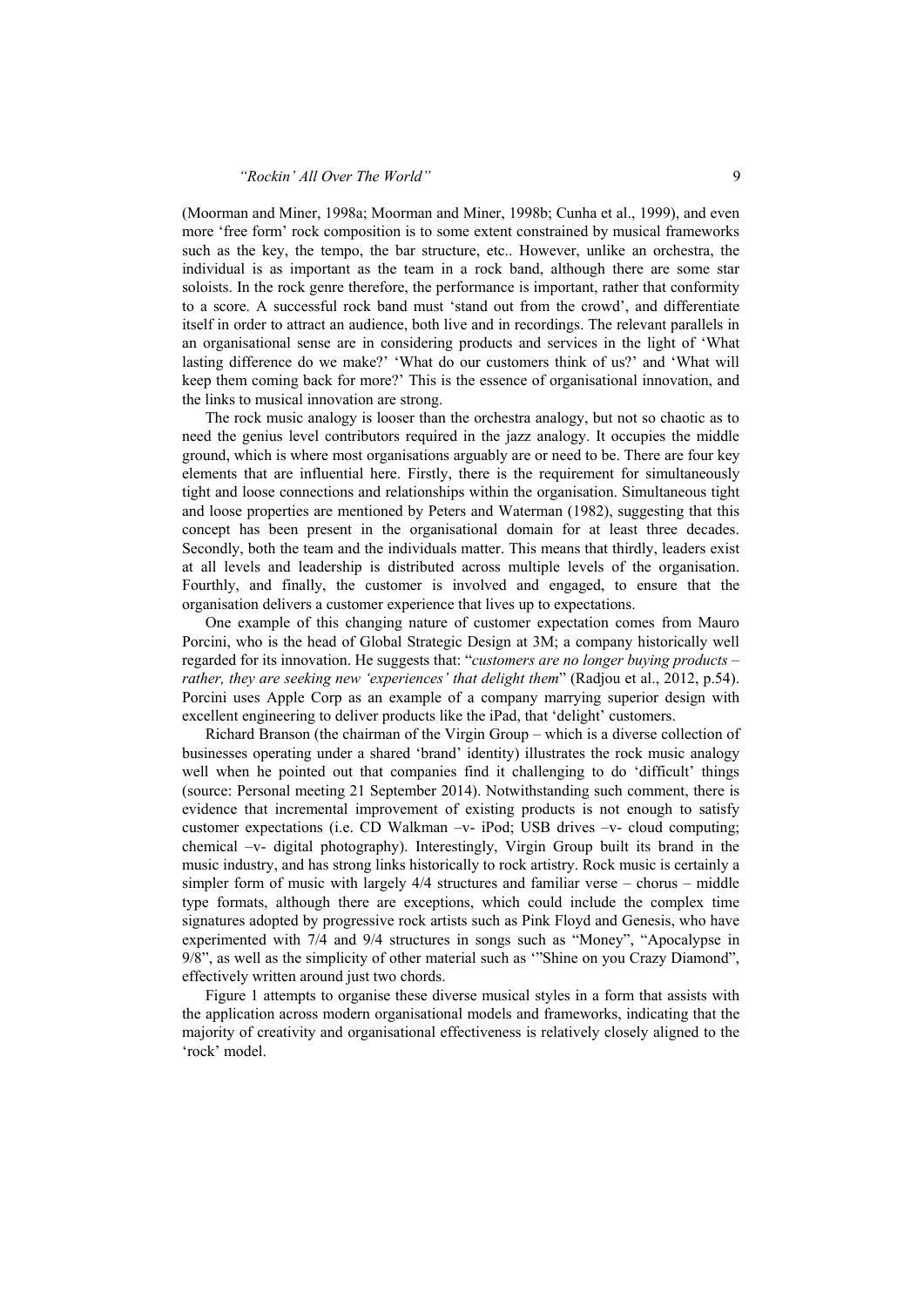

**Figure 1** The music-business continuum (see online version for colours)

In practice of course, these divisions are blurred – there are orchestras that improvise and some jazz is very structured. Indeed, Radjou et al. suggest that: "*for leaders… they need to cultivate the wisdom to know when to be like Miles Davies and improvise… and when to be like Leonard Bernstein and orchestrate…*" (2012, p.186), and the obverse obviously applies at times.

Nonetheless, the broad facets of the analogy offer us important lessons on how to lead and manage organisations, and certainly at the level of this basic analysis, it would appear that elements of the Rock-based framework may offer some of the facets of business orientation that assist with managing the tensions mentioned earlier. We next look at some exemplars that help to illustrate these principles in practice.

## **5 Improvisation at work – exemplars**

## *5.1 Improvisation and connection*

An exemplar of the idea of structured improvisation in action is embodied in the music artist Prince. Prince uses significant elements of structure as well as improvisation to achieve a seamless performance. To achieve this level of performance, Prince leads the band using a series of codes that signal musical changes which the whole band understands. So, although musical leadership passes from member to member, Prince actually adopts the role of a conductor on occasion, to some extent contradicting the statement that the band is essentially a 'team' enterprise. For example, when he says 'on the one, bass,' the whole band stops playing except the bass player on the first beat of the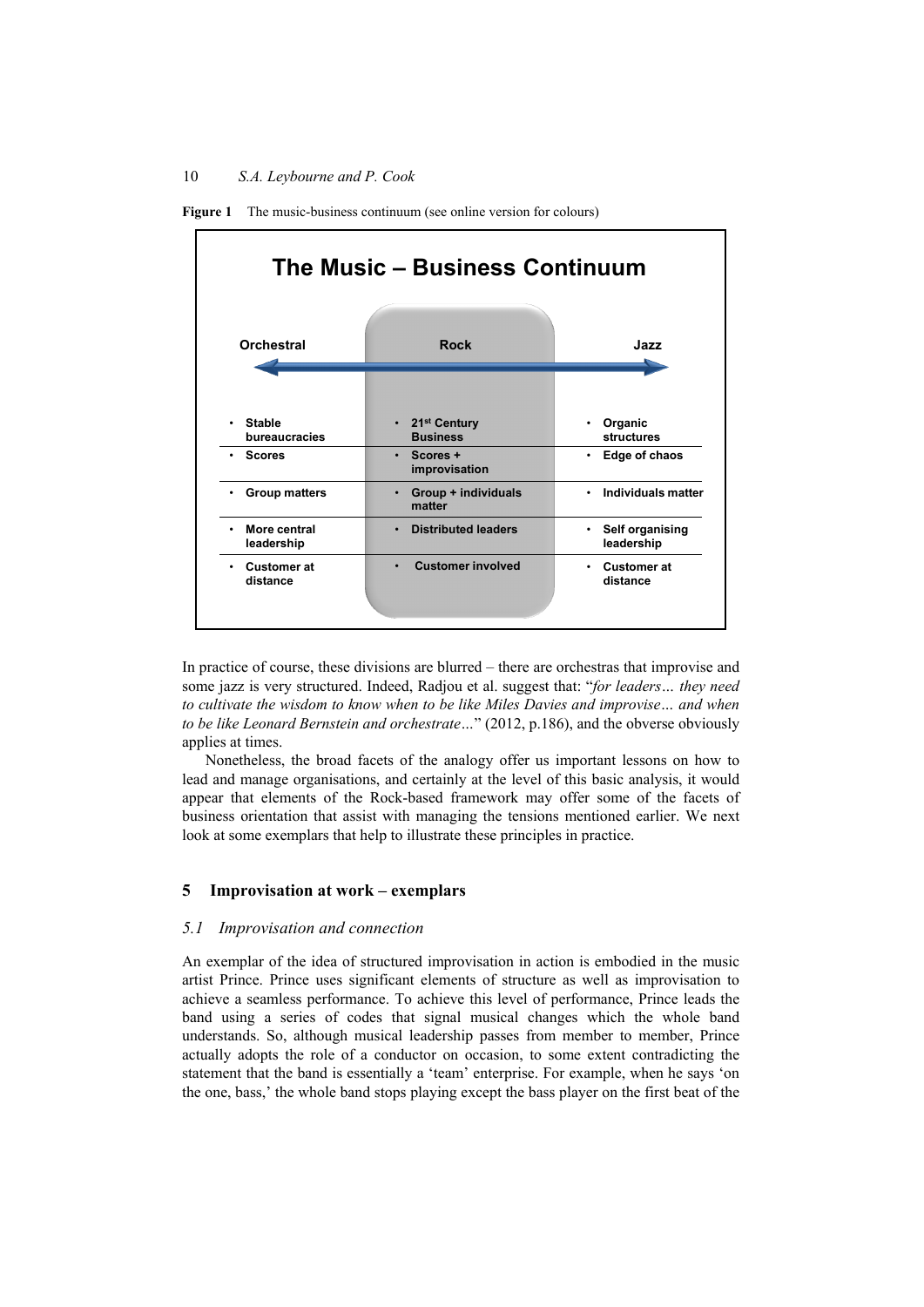#### *"Rockin' All Over The World"* 11

next bar. This requires extensive practice of a repertoire of some 300 songs, from which Prince will draw down some 20 or so on a given night, sometimes without prior warning. Prince's view of improvisation is largely that of 'prepared spontaneity'.

Prince is also a good example of what Csikszentmihalyi (1990) called the state of 'flow'. In the context of Csikszentmihalyi's work, flow is described as a state of complete absorption with the task at hand, where nothing else seems to matter. This is sometimes referred to musically and organisationally as being in the zone or in the groove (Burnard, 2012). Flow is typified by an absence of concerns about other needs such as time, food, ego and so on (Csikszentmihalyi, 1990).

Prince learned many of his skills from George Clinton, named alongside Sly Stone and James Brown as the three most significant contributors to funk music. Clinton's contribution was to fuse several genres of music (Motown, Hard Rock, Psyhedelia) without concern to produce what has come to be known as P-Funk or psychedelic funk. In my interview with Clinton, it transpires that much of his own approach to improvisation is about profiting from mistakes and even setting up the conditions where these can happen more regularly. He describes the recording process for "Atomic Dog" as being characterised by the accidental use of a backward tape loop and ad-libbing the words as though it was just a jamming session rather than a recording session. The first take became the final cut (source: George Clinton, Personal Interview with Peter Cook, 26 July 2014).

John Howitt has much to say on the topic. Howitt is a professional session musician, academic and teacher, who has performed with Celine Dion, Anastasia and Shirley Bassey. He suggests that mastery comes out of preparation. In business circles, people talk of the need for 10,000 hours of disciplined practice to master an art or discipline (Gladwell, 2008). Essentially, Howitt and Gladwell agree that practice and preparation are vital. As Louis Pasteur suggested in a lecture at the University of Lille in 1854, "*chance favours the prepared mind*". Howitt points out that, in his work, those people who claim to be 'creatives' (his terminology) would say that they feel they would lose their creativity, or what musicians popularly describe as their 'mojo' if they overprepared. Yet Howitt points out that practice gives you ease and versatility. Playing routine pieces of music repeatedly develops complete familiarity, allowing a performer to concentrate on what is needed to add that extra dimension to produce something exceptional, and managers can learn from this.

High levels of competence require personal mastery, whilst also being aware of environmental influences and turbulence. This is what Daniel Goleman calls emotional intelligence (Goleman, 1995), comprising: self-awareness; self-management; social awareness, and relationship management. These are skills that can be learned/enhanced. Howitt went on to discuss how emotional intelligence matters when improvising: suggesting that: "When performing, you still need to keep your focus both internally on the mastery of what you are doing, whilst keeping your antennae open to hear those around you. It's living inside your own head AND paying attention to your coperformers. Good musicians and leaders do both. Bad musicians and leaders just listen to themselves" (source: Howitt, Personal Interview, 15 March 2012). In this respect, it would appear that there are strong and resilient parallels between musical virtuosity and performance, and managerial leadership.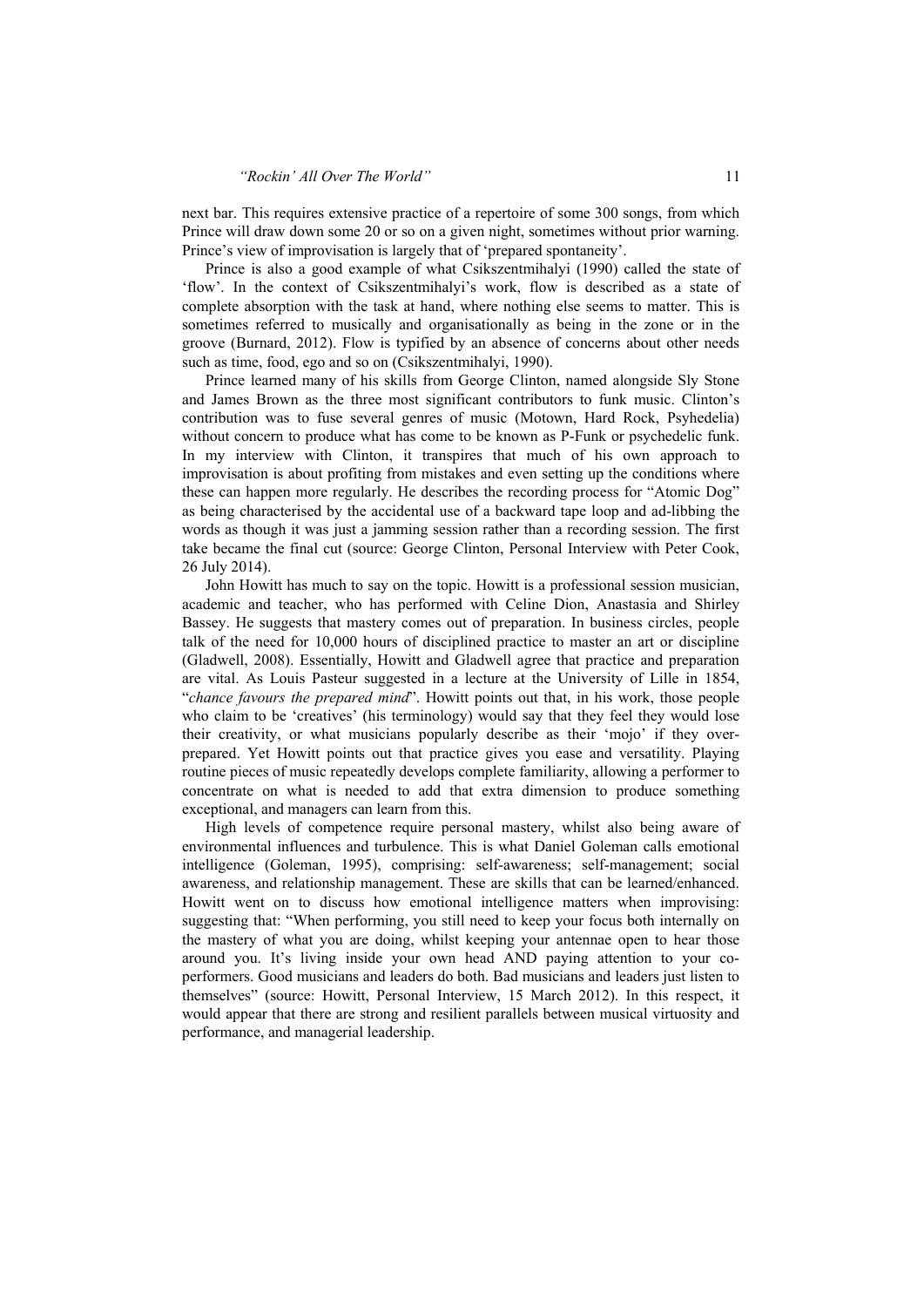### *5.2 Jazz fusion*

Scott McGill, an improvisational musician who has worked with John Coltrane's teacher, was asked to reflect on his experience in improvisational jazz fusion. He typifies his approach as being one of seeing a music score as a playground rather than a cage. In particular he talked a lot about anticipatory skills when improvising.

McGill is influenced by the findings of K. Anders Ericsson. Ericsson discusses how the fastest and most accurate typists are the ones who can quickly anticipate the next move. I have applied his theory of Deliberate Practice ideas to my improvisation. Ericsson states that "*In sum, the superior speed of reactions by expert performers, such as typists and athletes, appears to depend primarily on cognitive representations mediating skilled anticipation rather than faster basic speed of their nervous system*" (Ericsson, 2006, p.699). He also describes how this is confirmed with typists through high-speed film. This suggests that conceptual anticipation or 'seeing the next move' is a key transferable skill.

McGill's insights were complemented by John Etheridge, virtuoso guitarist with Soft Machine and who has also collaborated with Stéphane Grappelli, John Williams and Nigel Kennedy. John added that a significant element of the original playing styles that have emerged from the greats emanated from people who were not trained. In other words, the idiosyncrasies that made players like Jeff Beck and Jimi Hendrix great were due to not being taught to play properly in the first place.

Great musicians are emotionally intelligent. When performing, whilst they often reach what Senge (1990) calls personal mastery or what Csikszentmihalyi (1990) calls 'flow', they are also acutely aware of what is going on around them. In other words, they have both internal and external mastery. Bad musicians live only inside their own heads. Etheridge recognised this condition through his own playing and though his work with other masters (source: John Etheridge, Personal Interview, 9 September 2014).

One of the authors, who is an accomplished musician, suggests that through visualising the guitar's fretboard or written music especially when he does not have an instrument to hand, He finds that he can play in a faster and more accurate manner as when he picks up an instrument, as he has already "warmed up" in his mind and anticipated all the moves and visualised and mentally envisioned the mechanics beforehand. This also helps in solo or group improvisation as the musical ideas that have been mentally envisioned can be immediately executed or can respond to ideas being played by others in the moment.

Ericsson suggests that deliberate practice requires individuals to set performance goals beyond their current level of achievement, thus leading to repeated failures until eventual mastery is achieved (Ericsson et al., 1993; Ericsson, in Lehmann and Ericsson, 1997). The concept of setting performance goals that are higher that one possesses but that are not too far from one's present abilities agrees with other pedagogical theories such as Cognitive Apprenticeships, where a master teaches a protégé using methods such as coaching, modelling and scaffolding, and Vygotsky's (1978) Zone of Proximal Development. The Zone of Proximal Development (ZPD) is defined as the distance between the actual developmental level as determined by independent problem solving and the level of potential development as determined through problem solving under guidance, or in collaboration with more capable peers. Ericsson also maintains that this sort of practice needs concentration and focus to be truly effective and that to continually improve and achieve expertise in a field, one should strive towards setting tasks that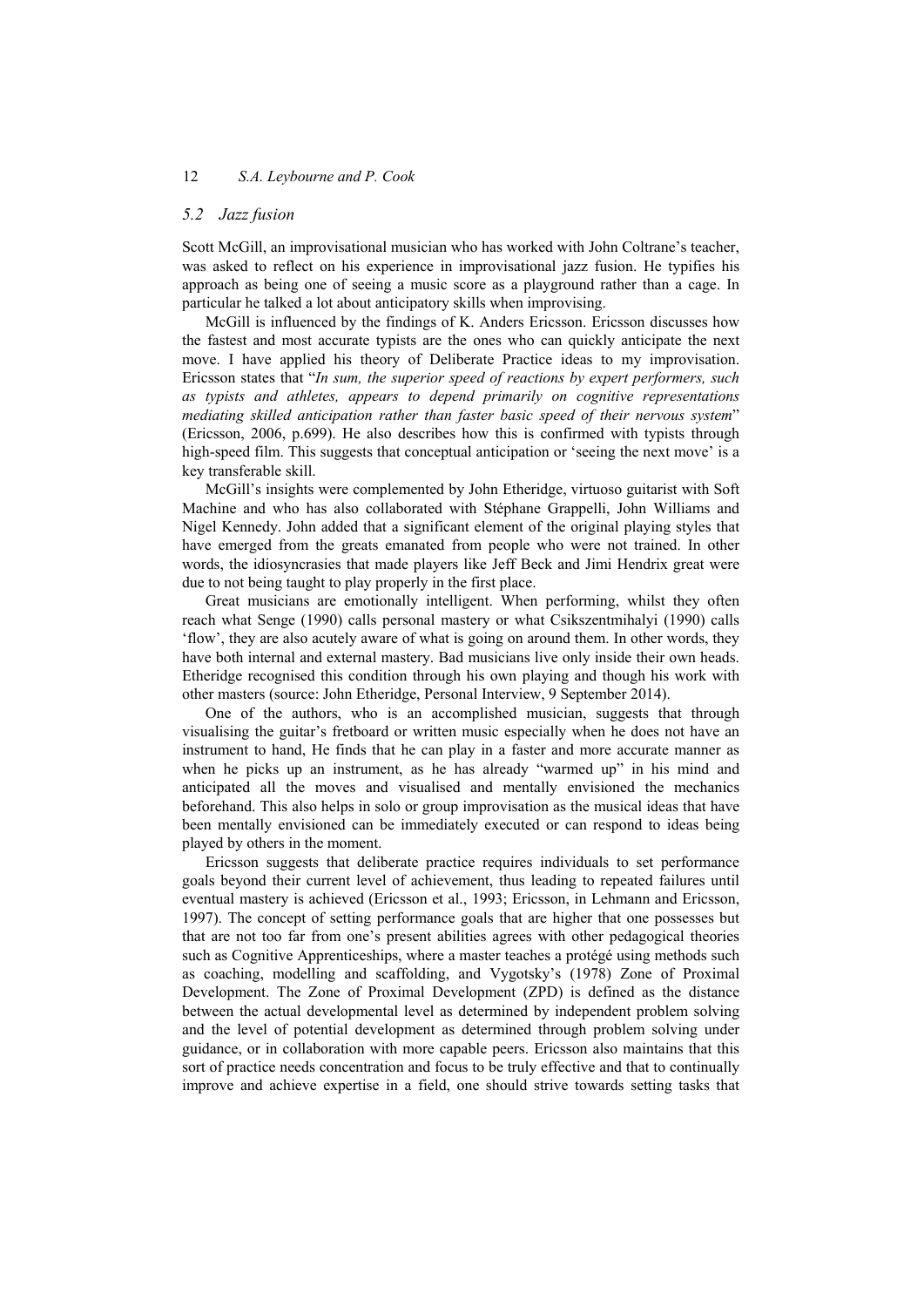thwart automaticity (Ericsson, 2006), which in the field of guitar playing could mean avoidance of 'playing the same old licks.' This type of work, helps the practitioner to use the mind to guide the work which leads to improvement in a number of areas in a deeper way that continual soloing to find new avenues of exploration and mere digital exercise or drilling cannot ever achieve."

## *5.3 The school of hard rocks*

In order to gain an alternative perspective on improvisation insights from a practitioner from a more dramatic musical genre, an interview was undertaken with Bernie Tormé, whose proficiency has been built within the rock domain, including experience as a guitar player for Ozzy Osbourne, Twisted Sister and Ian Gillan. Tormé offered some key principles for improvisation that could assist organisations, suggesting that: "*Improvisation is not a conscious process for me, having had considerable experience in this area. I need to go blank and start from nothing. The parallel here is that organizations need to be better able to 'unlearn' if they are to follow*" (Tormé, Personal Interview, 25 July 2012). Tormé goes on to suggest: "*I use pure intuition to create a more intellectual process to judge work. Many organizations are run on logic, thus they need to nurture creativity to balance their more natural skills of evaluation. I find that my improvisational skill is enhanced by switching the instrument I use. For example, I had a Sitar for a few years. It only had 4 or so songs in it for me, but I would not have had those songs without It*" (Tormé, Personal Interview, 25 July 2012).

Documentary evidence and interviews suggest that Jimi Hendrix had a playground approach to using equipment and effects that was totally alien at the time. This relates to an organisational need to live with ambiguity, working with it rather than becoming paralysed by it. This quality is also mentioned by Scott McGill and authors such as Henry (1991), Martin (1991) and Cook (1998). The playground approach even comes through in less well known genres such as garage punk rock, with Smith and Gillett (2015) suggesting that being able to improvise and embellish during performance is important.

## **6 Lessons for practitioners**

We have been considering the views of a variety of practitioners within the various musical genres over the course of this paper and it would be useful to now offer some lessons for the organisational and managerial practitioner, based on this fusion of organisational and musical experience. It is evident that there are a number of parallels between musical improvisation across a range of genres and improvisation within an organisational context. Indeed, it appears that organisational improvisation is an essential prerequisite to ensure sustainable innovation in turbulent and changing contexts, which appear to be the 'new normal' within progressive organisations (McGrath and MacMillan, 2009; Weick and Sutcliffe, 2007).

To do this requires that practitioners engage with a number of issues, including learning to tolerate a degree of 'looseness' within the strategic planning and developmental sides of the enterprise (Gioia et al., 2012; Leybourne, 2010). This embracing of ambiguity and uncertainty is challenging for the leaders of modern organisations (Brugnach and Ingram, 2012; Birkinshaw and Gibson, 2004), but given the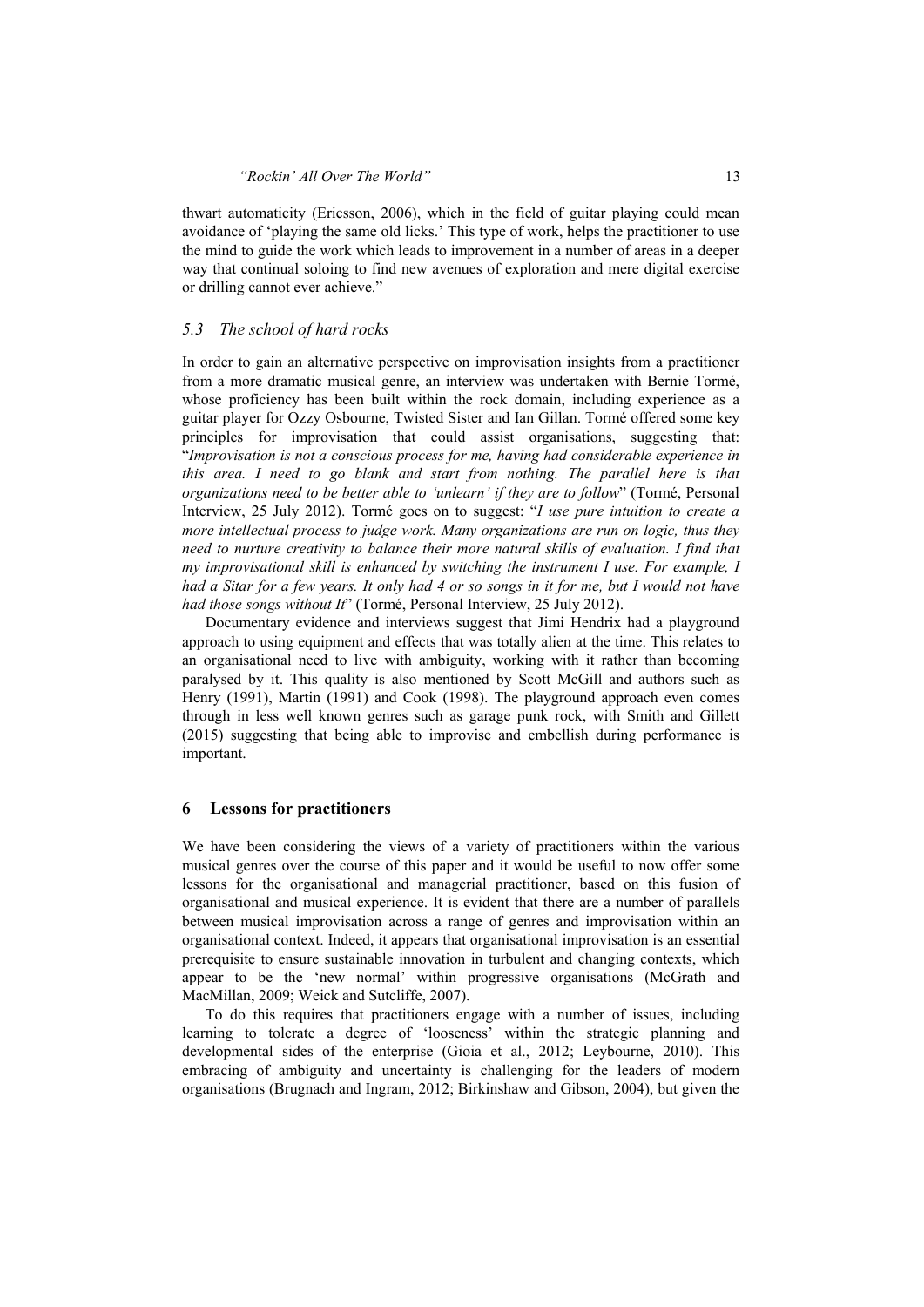turbulence of organisational environments, more agile organisations have benefited from the agility to exploit unforeseen or emerging market-based opportunities in a more improvisational manner.

Additionally, there is a tension within the modern organisation between the balancing of investment in analysis and logic with an investment in creativity; particularly if that investment is in the creation of a cadre of innovative employees working in a supportive organisational culture (Akroyd and Maguire, 2011). It could be construed that the musician improvisers interviewed above are musical, albeit constructive, deviants. There is significant academic evidence to support the hiring of constructive deviants (Applebaum et al., 2007; Galperin, 2003; Warren, 2003), who can assist in developing the organisation's capability and capacity in divergent thinking approaches, tools and support structures, and ensuring that reward systems do not punish initiative and one-off failures. This type of activity is recognised as assisting in organisational success in turbulent and opportunistic organisational environments.

Given the evidence in favour of constructive deviance (Applebaum et al., 2007; Galperin, 2003; Warren, 2003), it follows that improvisation can assist in creating interventions and actions deviate from the accepted norm, or indeed from documented organisational process, and that can therefore assist managers and leaders in navigating demanding organisational landscapes. The ideal here is to build cultures and structures that encourage intrapreneurship and speculative projects from the ground up so that improvisation becomes an organisational asset rather than a 'nice to have' add on to organisational life.

## **7 Conclusions**

We have presented a body of evidence that links the diverse worlds of musical and organisational improvisation. In some ways, this harks back to the early development of the improvisation literature, when jazz performance was often used as an analogy for improvised interventions at in the organisational domain (Barrett, 1998a; Barrett, 1998b; Berliner, 1994; Hatch, 1998; Hatch, 1999). However, additional data and evidence has been gathered to extend this argument, and to create links with a more deviant musical style, linking with creative deviance in organisations.

It is convenient to document some of the conclusions in Table 1, which offers some implications for leaders drawing on parallel lessons from the worlds of a diverse range of musical genres, and from current management and business school thinking. It is however fair to point out that there is no 'standard' here, and this is an area that warrants considerable additional research in order to offer a robust framework for the practitioner and the progressive organisational manager.

It does however appear that we are reaching a point in the evolution of the organisation whereby the traditional strategic manager cohort of the last few decades – which has been drawn from the 'baby boomer' generation – is preparing to retire, and succession planning is identifying replacement management. As a new generation of leaders emerge, drawn from the 'generation X' and 'generation Y' demographics, new and more responsive business models are being sought that are less reliant on process, and which are more responsive to emerging markets and niche opportunities. As we emerge from the tipping point of the financial problems and the recessionary heritage of the period since late 2008, they will need to have new ideas about leading and managing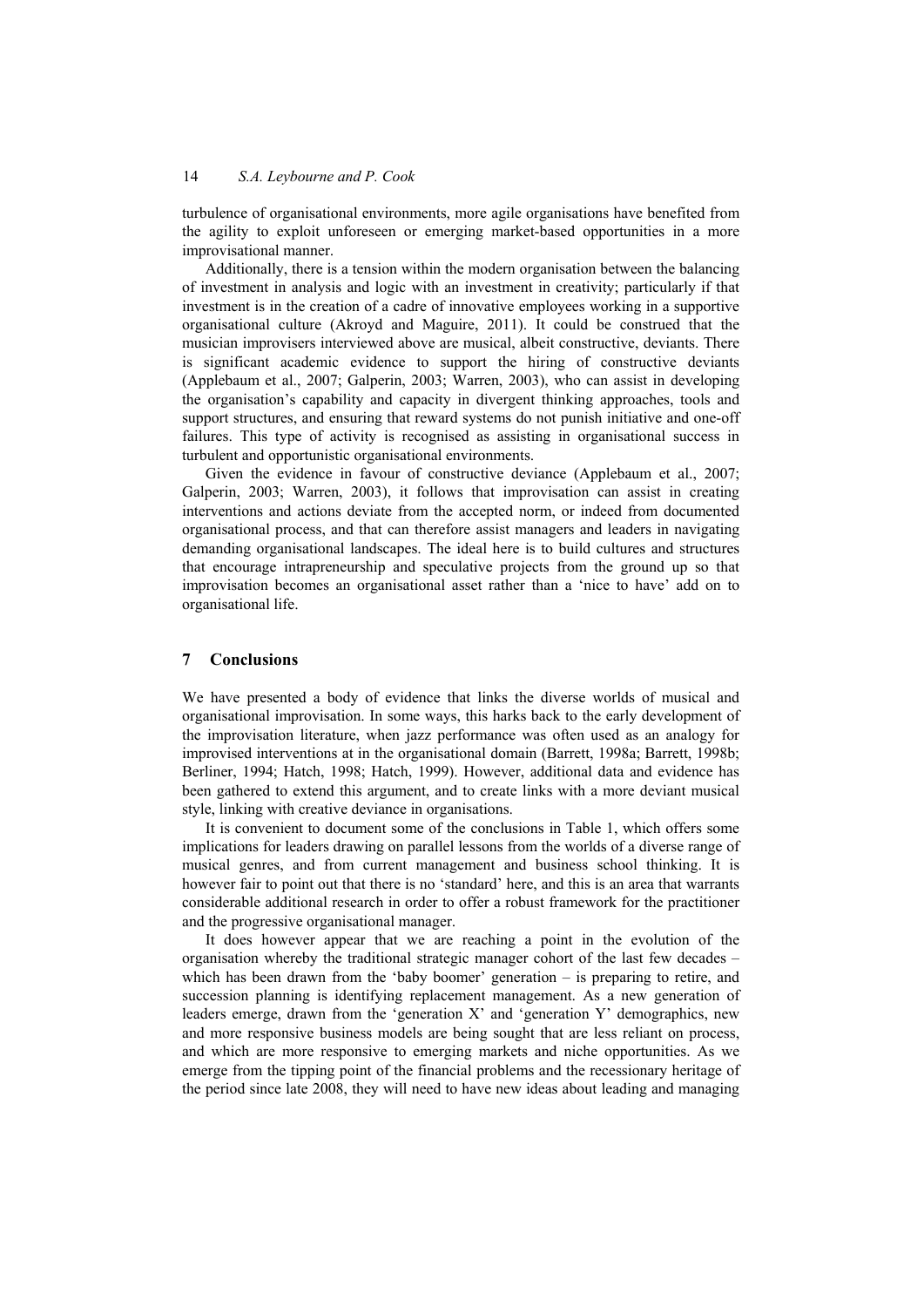people. This will require both structure and improvisation, both control and creativity, and leadership that recognises and rewards both individual and group achievement. The leader's role will be to design best-fit strategies that help leaders to achieve exceptional performances under conditions of inherent uncertainty and rapid change. The improvisational business models that are currently emerging can assist with managing this tension between process and control, and the creativity and improvisation that generates new opportunities for the progressive organisation.

**Table 1** Lessons from music and business

| Lessons from music                                                                                                                                                                                                                                                                                                                                                           | Parallel business lessons                                                                                                                                                                                                                                                                                                                                                       |
|------------------------------------------------------------------------------------------------------------------------------------------------------------------------------------------------------------------------------------------------------------------------------------------------------------------------------------------------------------------------------|---------------------------------------------------------------------------------------------------------------------------------------------------------------------------------------------------------------------------------------------------------------------------------------------------------------------------------------------------------------------------------|
| Great musicians are emotionally intelligent.<br>When performing, whilst they often reach<br>what Senge (1990) calls personal mastery or<br>what Csikszentmihalyi (1990) calls 'flow',<br>they are also acutely aware of what is going<br>on around them. In other words, they have<br>both internal and external mastery. Bad<br>musicians live only inside their own heads. | Great leaders also have personal mastery,<br>whilst also being able to tune in to the world<br>around them. This is what Daniel Goleman<br>calls emotional intelligence (Goleman, 1995),<br>comprising: self-awareness; self-management;<br>social<br>awareness, and<br>relationship<br>management. These are skills that can be<br>learned or enhanced.                        |
| Great musicians make complexity accessible<br>to their audiences through the use of a number<br>of musical devices: structure; individual role<br>clarity; balancing teamwork/individuality and;<br>ensuring all understand and contribute to the<br>overall dynamics of the performance.                                                                                    | Great leaders make complexity compellingly<br>clear. They do this through providing<br>sufficient structure to enable people to be their<br>best. They also make enough room in job<br>design for individual talents/creativity to shine<br>through in the context of a team performance.<br>The exact standard for this is dependent on the<br>type of organisation concerned. |
| Great musicians provide shared signals and<br>codes to help others improvise, which utilise<br>individual talents, without the need for central<br>command and control.                                                                                                                                                                                                      | Great leaders create capacity for self-<br>organisation, coherent and rapid change, so<br>that people can develop innovations that fit the<br>strategy, without constant supervision and<br>instruction.                                                                                                                                                                        |

## **References**

- Akroyd, C. and Maguire, W. (2011) 'The roles of management control in a product development setting', *Qualitative Research in Accounting & Management*, Vol. 8, No. 3, pp.212–237.
- Applebaum, S., Iaconi, G.D. and Matousek, A. (2007) 'Positive and negative deviant workplace behaviors: causes, impacts and solutions', *Corporate Governance*, pp.586–598.
- Arshad, D. and Hughes, P. (2009) 'Examining organizational improvisation: the role of strategic reasoning and managerial factors', *International Journal of Social and Human Factors*, Vol. 3, pp.568–574.
- Agar, M. (1986) '*Speaking of Ethnography*' Qualitative Research Methods Series No. 2, Sage Publications, London.
- Atkinson, P. and Hammersley, M. (1994) 'Ethnography and participant observation', in Denzin, N.K. and Lincoln, Y.S. (Eds.): *Handbook of Qualitative Research*, Sage Publications, London, pp.248–260.
- Barrett, F.J. (1998a) 'Creativity and improvisation in jazz and organizations: implications for organizational learning', *Organization Science*, Vol. 9, No. 5, pp.605–622.
- Barrett, F.J. (1998b) 'Managing and improvising: lessons from jazz', *Career Development International*, Vol. 3, No. 7, pp.283–286.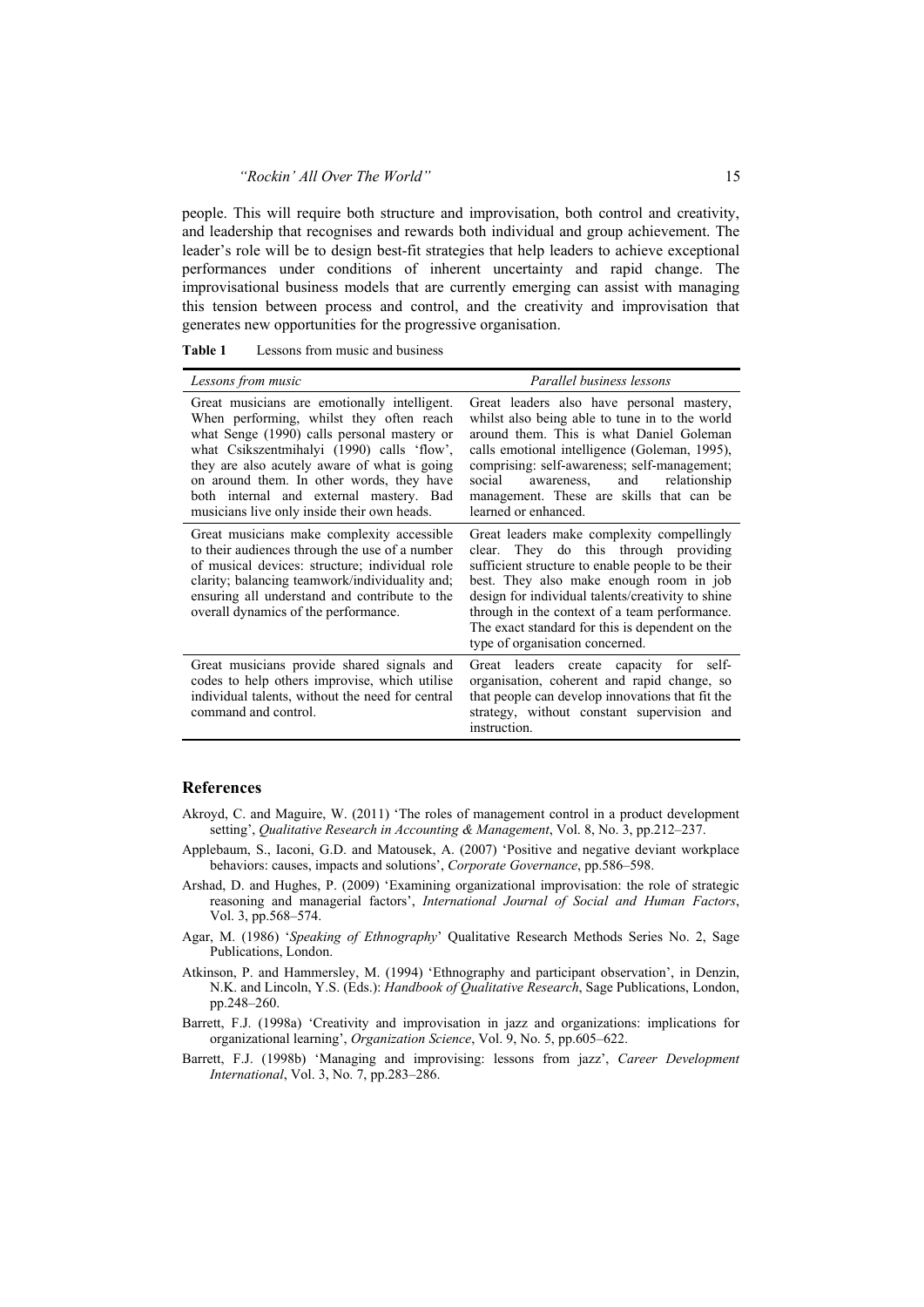- Berliner, P.F. (1994) *Thinking in Jazz: The Infinite Art of Improvisation*, University of Chicago Press, Chicago, IL.
- Birkinshaw, J. and Gibson, C.B. (2004) 'Building ambidexterity into an organization', *MIT Sloan Management Review*, Vol. 45, No. 4, pp.47–55.
- Brugnach, M. and Ingram, H. (2012) 'Ambiguity: the challenge of knowing and deciding together', *Environmental science & Policy*, Vol. 15, No. 1, pp.60–71.
- Burnard, P. (2012) *Musical Creativities in Practice*, Oxford University Press, Oxford.
- Burns, T. and Stalker, G.M. (1961) *The Management of Innovation*, Tavistock, London.
- Campbell, A. (1991) 'Brief case: strategy and intuition a conversation with Henry Mintzberg', *Long Range Planning*, Vol. 24, No. 2, pp.108–110.
- Carlisi, J. and Lipson, D. (2009) *Jam!: Amp your Team, Rock your Business*, Jossey-Bass Inc., San Francisco, CA.
- Chapman, L. and Silber, L. (2008) *Rock to Riches; Build your Business the Rock and Roll Way*, Capital Books, Inc., Herndon, VA.
- Chelariu, C., Johnston, W.J. and Young, L. (2002) 'Learning to improvise, improvising to learn: a process of responding to complex environments', *Journal of Business Research*, Vol. 55, No. 1, pp.141–147.
- Cole, M., John-Steiner, V., Scribner, S. and Souberman, E. (Eds) (1978) Vygotsky, L.S, *Mind in Society: The Development of Higher Psychological Processes*, Harvard University Press, Cambridge, MA.
- Cook, P. (1998) *Best Practice Creativity*, Gower, Aldershot.
- Cook, P. (2006) *Sex, Leadership and Rock'n'Roll: Leadership Lessons from the Academy of Rock*, Crown House, Carmarthen.
- Cooke-Davies, T., Cicmil, S., Crawford, L. and Richardson, K. (2007) 'We're not in Kansas anymore, Toto: mapping the strange landscape of complexity theory, and its relationship to project management', *Project Management Journal*, Vol. 38, No. 2, pp.50–61.
- Csikszentmihalyi, M. (1990) *Flow: The Psychology of Optimal Experience*, Harper and Row, New York, NY.
- Cunha, M. P.e., da Cunha, J.V. and Kamoche, K. (1999) 'Organizational improvisation: what, when, how and why?' *International Journal of Management Reviews*, Vol. 1, No. 3, pp.299–341.
- Cunha, M.P.e., Clegg, S., Rego, A. and Neves, P. (2014) 'Organizational improvisation: from the constraint of strict tempo to the power of the *Avant-Garde*', *Creativity and Innovation Management*, Vol. 23, No. 4, pp.359–373.
- Dreyfus, S. and Dreyfus, H. (1986) *Mind Over Machine*, Free Press, New York.
- Duffy, M.E. (1987) 'Methodological triangulation: a vehicle for merging quantitative and qualitative research methods', *Journal of Nursing Scholarship*, Vol. 19, No. 3, pp.130–133.
- Duymedjian, R. and Ruling, C.C. (2010) 'Towards a foundation of bricolage in organization and management theory', *Organization Studies*, Vol. 31, No. 2, pp.133–151.
- Ericsson, K.A. (2006) 'The influence of experience and deliberate practice on the development of superior expert performance', in Ericsson, K.A. et al. (Eds): *The Cambridge Handbook of Expertise and Expert Performance*, Cambridge University Press, Cambridge, UK, pp.685–705.
- Ericsson, K.A., Krampe, R.Th. and Tesch-Rőmer, C. (1993) 'The role of deliberate practice in the acquisition of expert performance', *Psychological Review*, Vol. 100, pp.363–406.
- Gallo, M. and Gardiner, P.D. (2007) 'Triggers to a flexible approach to project management within UK financial services', *International Journal of Project Management*, Vol. 25, No. 5, pp.446–456.
- Galperin, B.L. (2003) 'Can workplace deviance be constructive?' in Sagie, A. et al. (Eds): *Misbehavior and Dysfunctional Attitudes in Organizations*, Palgrave Macmillan, pp.154–170.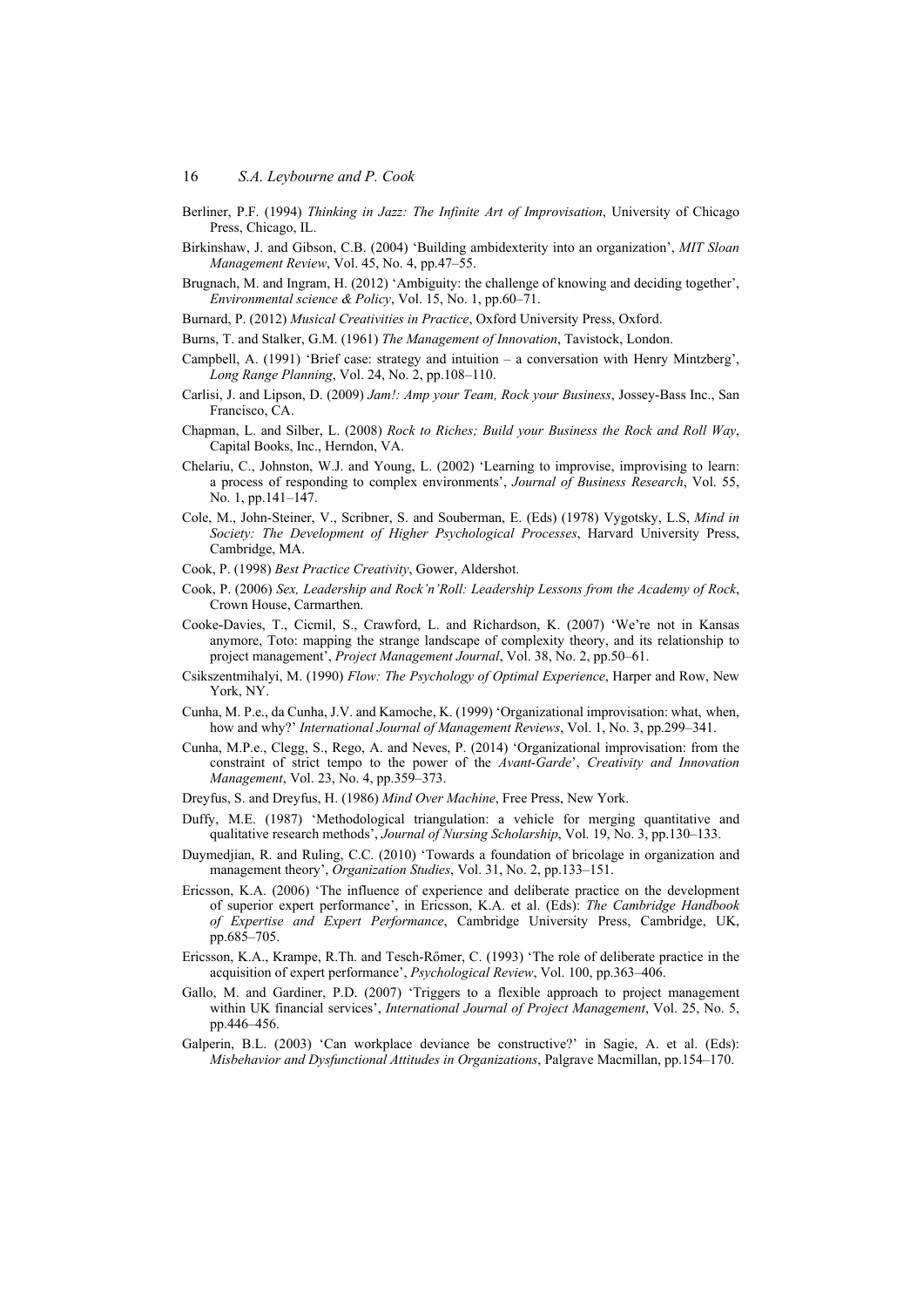Garvin, D.A. (1998) 'The processes of organization and management', *MIT Sloan Management Review*, Vol. 39, No. 4, pp.33–50.

Gladwell, M. (2008) *Outliers: The Story of Success*, Little, Brown and Co., New York, NY.

- Gioia, D.A., Nag, R. and Corley, K.G. (2012) 'Visionary ambiguity and strategic change: the virtue of vagueness in launching major organizational change', *Journal of Management Enquiry*, Vol. 21, No. 4, pp.364–375.
- Goleman, D. (1995) *Emotional Intelligence: Why It Can Matter More Than IQ*, Random House, New York, NY.
- Gundling, E. and Porras, J.I. (2000) *The 3M Way to Innovation: Balancing People and Profit*, Kodansha International, Tokyo, Japan.
- Hammersley, M. and Atkinson, P. (1983) *Ethnography: Principles in Practice*, Tavistock Press, London.
- Hatch, M.J. (1998) 'Jazz as a metaphor for organizing in the 21st century', *Organization Science*, Vol. 9, No. 5, pp.556–557 and 565–568.
- Hatch, M.J. (1999) 'Exploring the empty pages of organizing: how improvisational jazz helps redescribe organizational structure', *Organization Studies*, Vol. 20, No. 1, pp.75–100.
- Henry, J. (1991) 'Making sense of creativity', *Creative Management*, Sage Publications, London.
- Hrebiniak, L.G. (2013) *Making Strategy Work: Leading Effective Execution and Change*, Pearson Education Inc. publishing as FT Press, Upper Saddle River, NJ.
- Huberman, A.M. and Miles, M.B. (1998) 'Data management and analysis methods', in Denzin, K.M. and Lincoln, Y.S. (Eds): *Collecting and Interpreting Qualitative Materials*, Sage, London, pp.179–201.
- Kanter, R.M. (2002) 'Strategy as improvisational theatre', *MIT Sloan Management Review*, Winter, pp.76–81.
- Kao, J. (1997) *Jamming The Art and Discipline of Business Creativity*, Harper Business, New York.
- Klein, L., Biesenthal, C. and Dehlin, E. (2015) 'Improvisation in project management: a praxeology', *International Journal of Project Management*, Vol. 33, No. 2, pp.267–277.
- Kotter, J.P. and Schlesinger, L.A. (1979) 'Choosing strategies for change', *Harvard Business Review*, Vol. 57, pp.106–114.
- Lehman, A.C. and Ericsson, K.A. (1997) 'Research on expert performance and deliberate practice: implications for the education of amateur musicians and music students', *Psycomusicology*, Vol. 16, pp.40–58.
- Leybourne, S.A. (2002) *Project management and the implementation of strategic change within the UK financial services sector*, Unpublished Doctoral Dissertation, University of Wales, Cardiff Business School.
- Leybourne, S.A. (2006a) 'Managing improvisation within change management: lessons from UK financial services', *Service Industries Journal*, Vol. 26, No. 1, pp.73–95.
- Leybourne, S.A. (2006b) 'Managing change by abandoning planning and embracing improvisation', *Journal of General Management*, Vol. 31, No. 3, pp.11–29.
- Leybourne, S.A. (2006c) 'Improvisation within the project management of strategic change: some observations from UK financial services', *Journal of Change Management*, Vol. 6, No. 4, pp.365–381.
- Leybourne, S.A. (2009) 'Improvisation and agile project management: a merging of two ideals?' *International Journal of Managing Projects in Business*, Vol. 2, No. 4, pp.519–535.
- Leybourne, S.A. (2010) 'Improvisation as a way of dealing with ambiguity and complexity', *Graziadio Business Report*, Vol. 13, No. 3. Available online at: http://gbr.pepperdine.edu/ 2010/08/improvisation-as-a-way-of-dealing-with-ambiguity-and-complexity-3/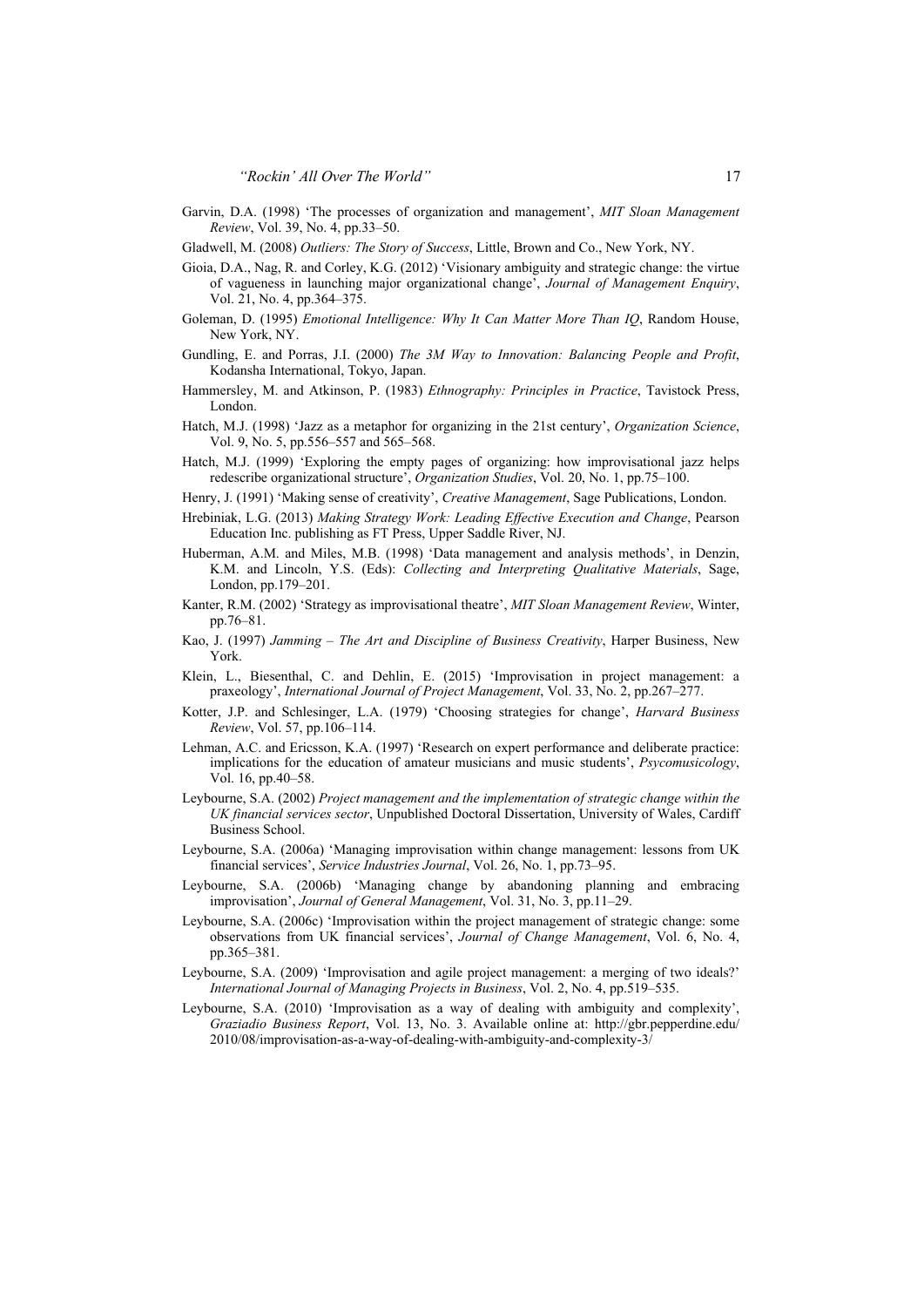- Leybourne, S.A. and Kennedy, M. (2015) 'Learning to improvise, or improvising to learn: knowledge generation in project environments', *Knowledge & Process Management*. Available online at: http://dx.doi.org/10.1002/kpm.1457
- Leybourne, S.A. and Sadler-Smith, E. (2006) 'Going-with-your-gut: the role of intuition and improvisation in project management', *International Journal of Project Management*, Vol. 24, No. 6, pp.483–492.
- McGrath, R.G. (2013) *The End of Competitive Advantage: How to keep your Strategy Moving as Fast as your Business* Boston, Harvard Business School Publishing, MA.
- McGrath, R. and MacMillan, I. (2009) 'How to rethink your business during uncertainty', *MIT Sloan Management Review*, Vol. 50, No. 3, pp.25–30.
- McPherson, G. (1994) 'Improvisation: past, present and future', *Proceedings of the 21st World Conference of the International Society for Music Education*, Tampa, Florida, pp.154–162.
- Martin, J. (1991) 'Play, reality and creativity', *Creative Management*, Sage Publications, London.
- Miner, A.S., Bassoff, P. and Moorman, C. (2001) 'Organizational improvisation and learning: a field study', *Administrative Science Quarterly*, Vol. 46, pp.304–337.
- Mintzberg, H. and Waters, J.A. (1985) 'Of strategies, deliberate and emergent', *Strategic Management Journal*, Vol. 6, No. 3, pp.257–272.
- Moorman, C. and Miner, A.S. (1998a) 'The convergence of planning and execution: improvisation in new product development', *Journal of Marketing*, Vol. 62, No. 3, pp.1–20.
- Moorman, C. and Miner, A.S. (1998b) 'Organizational improvisation and organizational memory', *Academy of Management Review*, Vol. 23, No. 4, pp.698–723.
- Montuori, A. (2003) 'The complexity of improvisation and the improvisation of complexity: social science, art and creativity', *Human Relations*, Vol. 56, No. 2, pp.237–255.
- Nijssen, M. and Paauwe, J. (2012) 'HRM in turbulent times: how to achieve organizational agility?' *International Journal of Human Resource Management*, Vol. 23, No. 16, pp.3315–3335.
- O'Reilly, III, C.A. and Tushman, M.L. (2004) 'The ambidextrous organization', *Harvard Business Review*, Vol. 82, No. 4, pp.74–81.
- Peters, T. and Waterman, Jr. R.H. (1982) *In Search of Excellence: Lessons from America's Best Run Companies*, Harper and Row, New York, NY.
- Plummer, M., Ross, D, Wight, D., Changalucha, J., Mshana, G., Wamoyi, J., Todd, J., Anemona, A., Mosha, F., Obasi, A. and Hayes, R. (2004) '"A Bit More Truthful": the validity of adolescent sexual behaviour data collected in rural Northern Tanzania using five methods', *Sexually Transmitted Infections*, Vol. 80, No. 2, pp.49–56.
- Radjou, N., Prabhu, J. and Ahuja, S. (2012) *Jugaad Innovation: Think frugal, Be Flexible, Generate Breakthrough Growth*, Jossey-Bass/Wiley, San Francisco, CA.
- Rao, M.S. (2013) 'Smart leadership blends hard and soft skills: … and emphasizes the importance of continuous learning', *Human Resource Management International Digest*, Vol. 21, No. 4, pp.38–40.
- Senge, P.M. (1990) *The Fifth Discipline: The Art and Practice of the Learning Organization*, Doubleday/Currency, New York, NY.
- Smith, G.D. and Gillett, A. (2015) 'Creativities, innovation and networks in garage punk rock: a case study of the Eruptörs', *Artivate: a journal of entrepreneurship in the arts*, Vol. 4, No. 1, pp.9–24.
- Suzuki, L.A., Ahluwalia, M.K., Arora, A.K. and Mattis, J.S. (2007) 'The pond you fish in determines the fish you catch: exploring strategies for qualitative data collection', *The Counseling Psychologist*, Vol. 35, No. 2, pp.295–327.
- Tushman, M.L. and O'Reilly, III, C.A. (1996) 'Ambidextrous organizations: managing evolutionary and revolutionary change', *California Management Review*, Vol. 38, No. 4, pp.8–30.